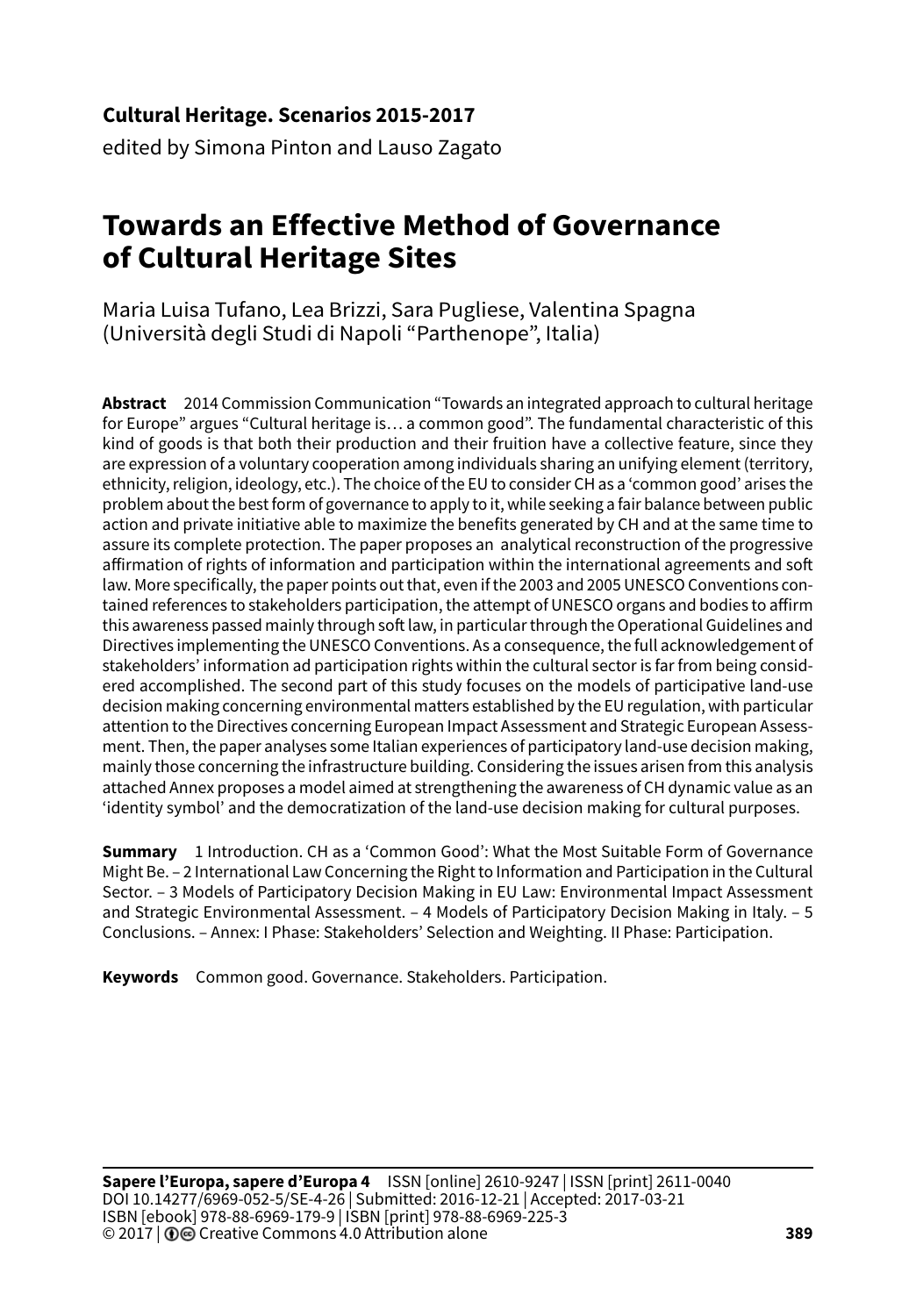# **1 Introduction. CH as a 'common Good': What the Most Suitable Form of Governance Might be**

Since 2005, in the wake of the Faro Convention promoting CH governance founded on participation and valorization to the benefit of the whole community, the debate on the need to give greater weight to cultural policies and the search for innovative methods of CH governance has increased.**<sup>1</sup>** At the same time, the EU began to reflect on the value of CH within European society and how to manage it in such a way as to maximize its contribution to the growth of the EU's GDP, as well as fostering innovation, competitiveness and economic wellbeing.

Commission COM (2014) 477 *Towards an Integrated Approach to Cultural Heritage for Europe* states that "Cultural heritage is a shared resource, and a common good". From this perspective, the Commission offers Member States some guidelines concerning CH management, which are fully integrated into the participatory governance model proposed by the Faro Convention. Stakeholder participation is mentioned in several points.**<sup>2</sup>**

COM (2014) 477 and the *Mapping of Cultural Heritage Actions in European Union Policies, Programmes and Activities* adopted in compliance with it (European Commission 2014) respond to a 'dynamic' conception of CH that had gradually developed in Europe in the light of the UNESCO 2003 Convention and the 2005 UNESCO Convention. According to this vision, CH was not only seen as a stock of goods to be preserved, but also as a flow in a process of 'heritagization' (European Commission 2015, Annex I, 19), where "heritage affirmed itself as the dominant category, including if not overwhelming cultural life and public policy" (Hartog 2005, 10), which, encompassing tangible and intangible factors as well as natural

Section 1 is the work of Prof. Tufano; section 2 is the work of dr. Brizzi; section 3 is the work of dr. Pugliese; section 4 is the work of dr. Spagna. The Conclusion and Annex I are the result of shared reflection.

**1** See Faro Convention, art. 1(a); art. 4(c); art. 5; arts. 9-12.

**2** Firstly, the Commission declares that its "overall aim is to help Member States and stakeholders make the most of the significant support for heritage available under EU instruments, progress towards a more integrated approach at national and EU level, and ultimately make Europe a laboratory for heritage-based innovation" (see COM (2014) 477, 3). Secondly, the involvement of stakeholders is envisaged both in order to adopt effective management and business models through public-private partnerships (COM (2014) 477, 5), and in order to launch the EU Research and Innovation policy framework and agenda for CH based on the contribution of a high-level group of experts looking at innovative and sustainable investment, financing and management of CH (COM (2014) 477, 8). Lastly, the stakeholders are invited to "jointly look into how public policies at all levels, including the EU, could better be marshalled to draw out the long term and sustainability value of Europe's cultural heritage, and develop a more integrated approach to its preservation and valorization" (COM (2014) 477, 13).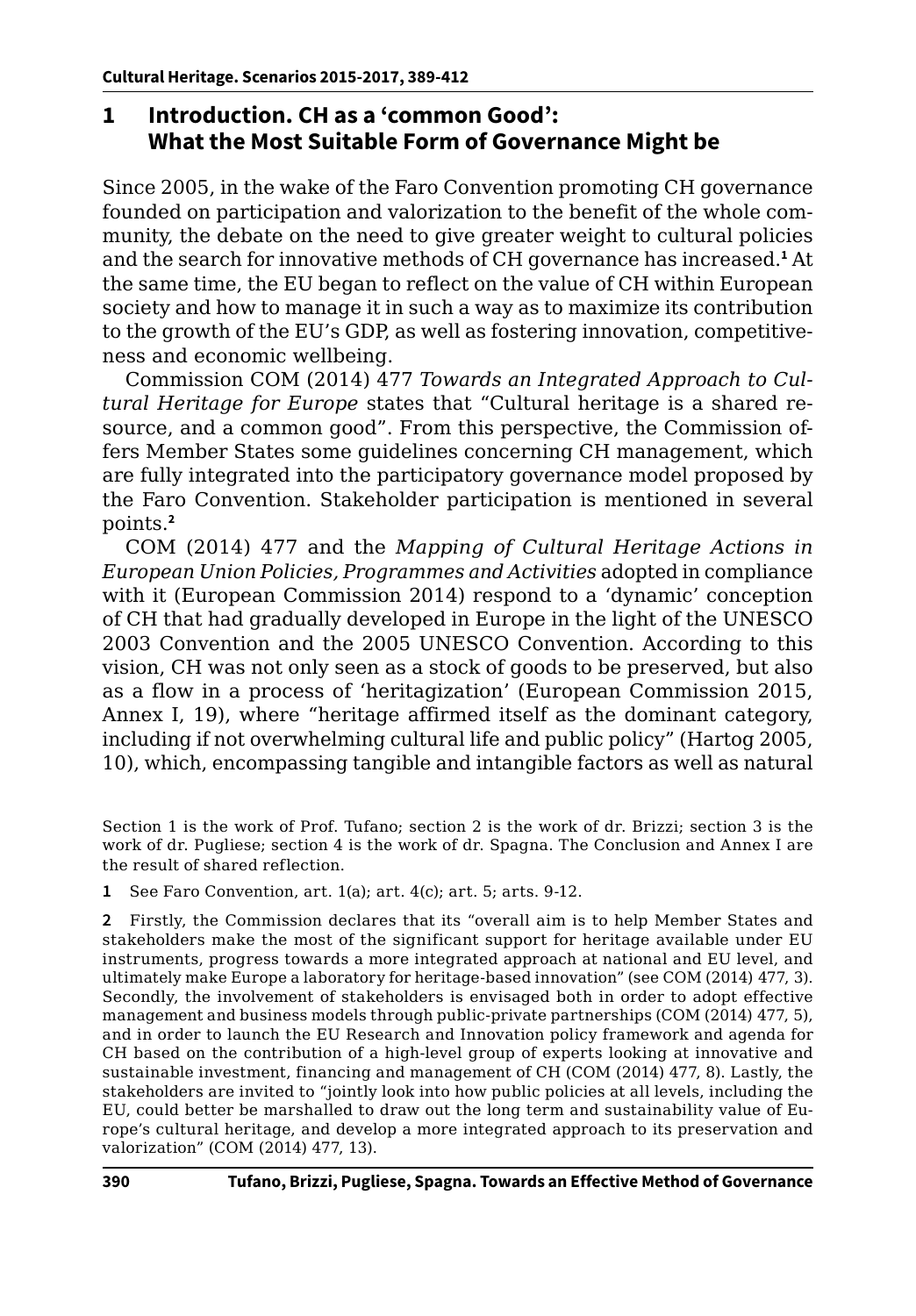and human elements, can be inserted within the category of 'common goods'. The benefit to the community of CH falling into this category not only derives from its static preservation, but also from its transmission and constant regeneration according to a dynamic logic.

The category of *common goods*, defined in the field of public economics (Kaul, Grunberg, Stern 1999; Anand 2004; Deneulin, Townsend 2007) in the late '90s, responds to a logic of economic wellbeing that does not refer exclusively to single individuals, but to whole communities (Sandler 2001).**<sup>3</sup>** As a consequence, the fundamental characteristic of common goods is that their fruition and often their production have a collective aspect, as they are the expression of voluntary cooperation among individuals sharing a unifying element (territory, ethnicity, religion, ideology, etc.). It is important to specify that a 'common good' not only consists of the result of cooperation, but also the very process of cooperation and aggregation. They thus become the goods of the whole community, since their aim is to produce durable and shared, but not divisible, economic wellbeing (Deneulin, Townsend 2007, 27).

As a consequence, the choice of the EU to consider CH as a 'common good' poses the problem of the best form of governance to apply, while seeking a fair balance between public and private actions able to maximize the benefits generated by CH and at the same time to assure its complete protection.

In reality, the EU stresses the need for a CH decision-making model based not only on the involvement of all public actors according to a multilevel logic, but also on the participation of private stakeholders in both the definition of strategies<sup>4</sup> and, from a bottom-up perspective, in the implementation and assessment phase.**<sup>5</sup>**

Nevertheless, defining CH as a 'common good' and involving stakeholders in decision making is not sufficient to ensure that good governance is applied, without arranging for some mechanisms to make responsibilities for protection, sustainable management, funding, and monitoring clear and verifiable. Indeed, like all common goods, CH is exposed to the risk of 'free riding', highlighted by the so-called theory of the 'tragedy of commons', arising from the possibility that some may avoid contributing to the common efforts through their personal sacrifice, not investing their own resources, but nevertheless enjoying the collective results (Harding 1968). In the cultural sector, such free-riding behaviour may be exercised by

**<sup>3</sup>** In this sense 'common goods' are different from 'public goods' because, even if both classes of goods are non-rival and non-excludable in consumption, the second produce individual rather than collective wellness.

**<sup>4</sup>** See COM (2014) 477, 8, 14,

**<sup>5</sup>** See COM (2014) 477, 5.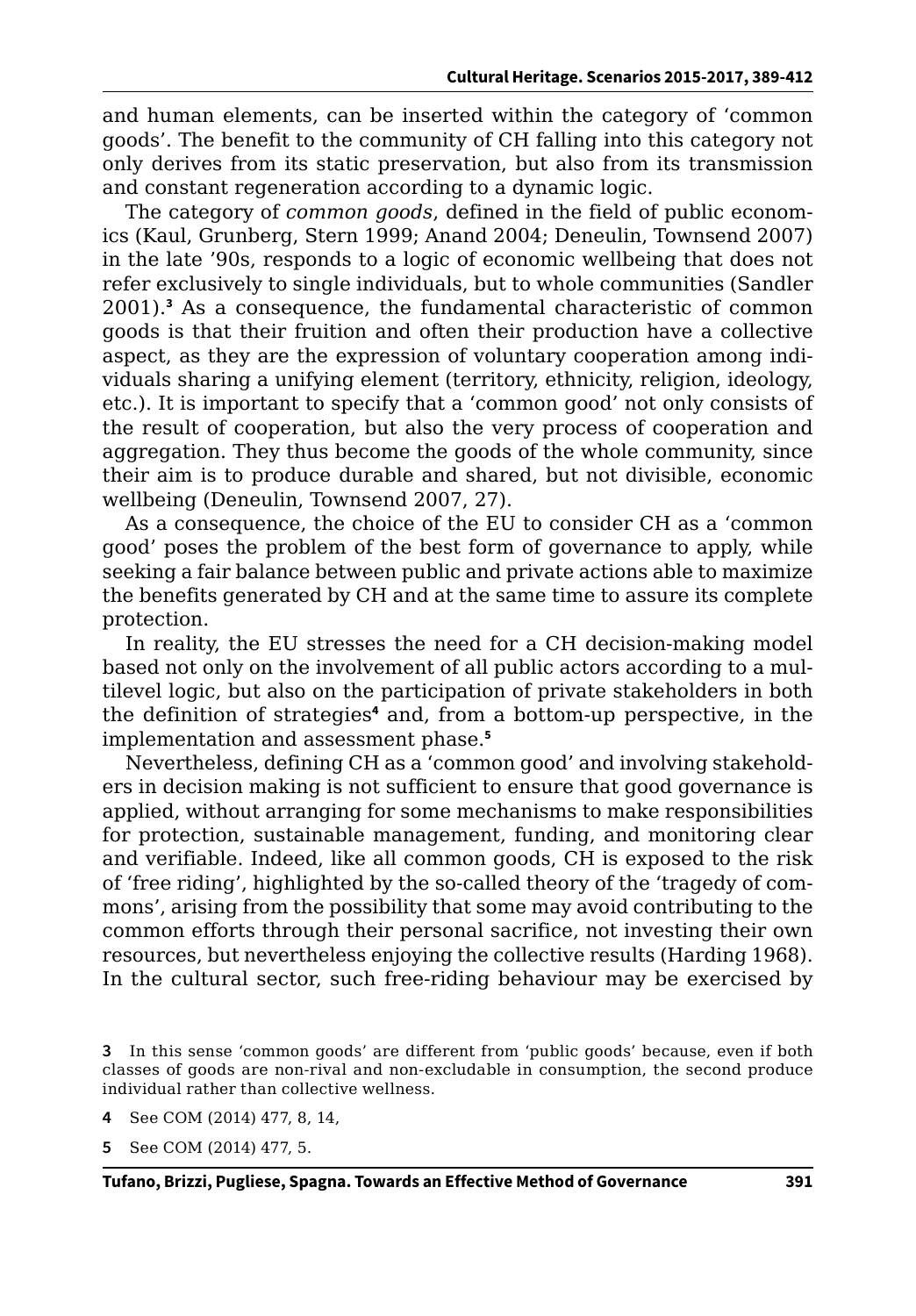States, enterprises, or groups of individuals. A classic example concerning States is non-compliance with the measures of protection and conservation established by UNESCO Conventions or recommended by other International Organizations such as the CoE or the EU, as they consider the efforts of other States sufficient to compensate for their lack of contribution. In situations of this kind, triggering mechanisms like 'naming and shaming' may well prove useful in inducing States to comply (Vadi 2015, 236 ff.). An example of free riding by enterprises is the acquisition of sites of cultural and naturalistic interest in order to transform them into production sites (the so-called *land grabbing*) (Silvestri 2012). Also the destruction of cultural sites through terrorist attacks could be considered a form of free riding by groups wishing to damage historic, artistic or archaeological sites and goods in order to destroy the culture they represent, generate fear, and disrupt the way of life of a community. Furthermore, the 'tragedy of commons' may also be brought about by 'negligent free riding' by public and private subjects in tandem, as in the case of inadequate prevention, thus exposing CH to destruction due to natural disaster.

Considering the exposure of CH to these risks, it is particularly difficult to find a way to manage it as a 'common good', as required by the Commission COM (2014) 477.

Legal studies have so far focused more on CH protection than on CH management. Conversely, other disciplines, such as public economics, have tried to develop effective methods of managing CH that can take into account the interests of stakeholders and involve them in decision making. Some scholars underline the need to set up institutions inspired by a logic of 'self-governance', where the different interests of stakeholders are mediated not by PAs, but through power-balance mechanisms characterized by voluntary cooperation (Zhang 2012, 168). Yet 'self-governance' has several limitations since it protects CH from risks 'internal' to the community but not 'external' ones (Buzio, Re 2012, 184 ff.).**<sup>6</sup>**

In order to overcome these limits, other scholars use the 'cultural districts' model (Santagata 2002). The expression, clearly inspired by 'industrial districts', refers to geographical areas with numerous tangible and intangible resources, including informal knowledge and know-how shared by the whole community.

It may appear easy to organize forms of self-governance into cultural districts, as they ought to represent the formalization of pre-existing relational capital, but the spontaneous and voluntary creation of forms of self-governance certainly cannot be taken for granted, given the scarce awareness of the value of CH in the community and a wealth of possible

**<sup>6</sup>** Examples of 'external' risks might be over-exploitation in tourism, harmful to tangible CH, or the risk of intangible practices (mainly artisanal production techniques) being counterfeited.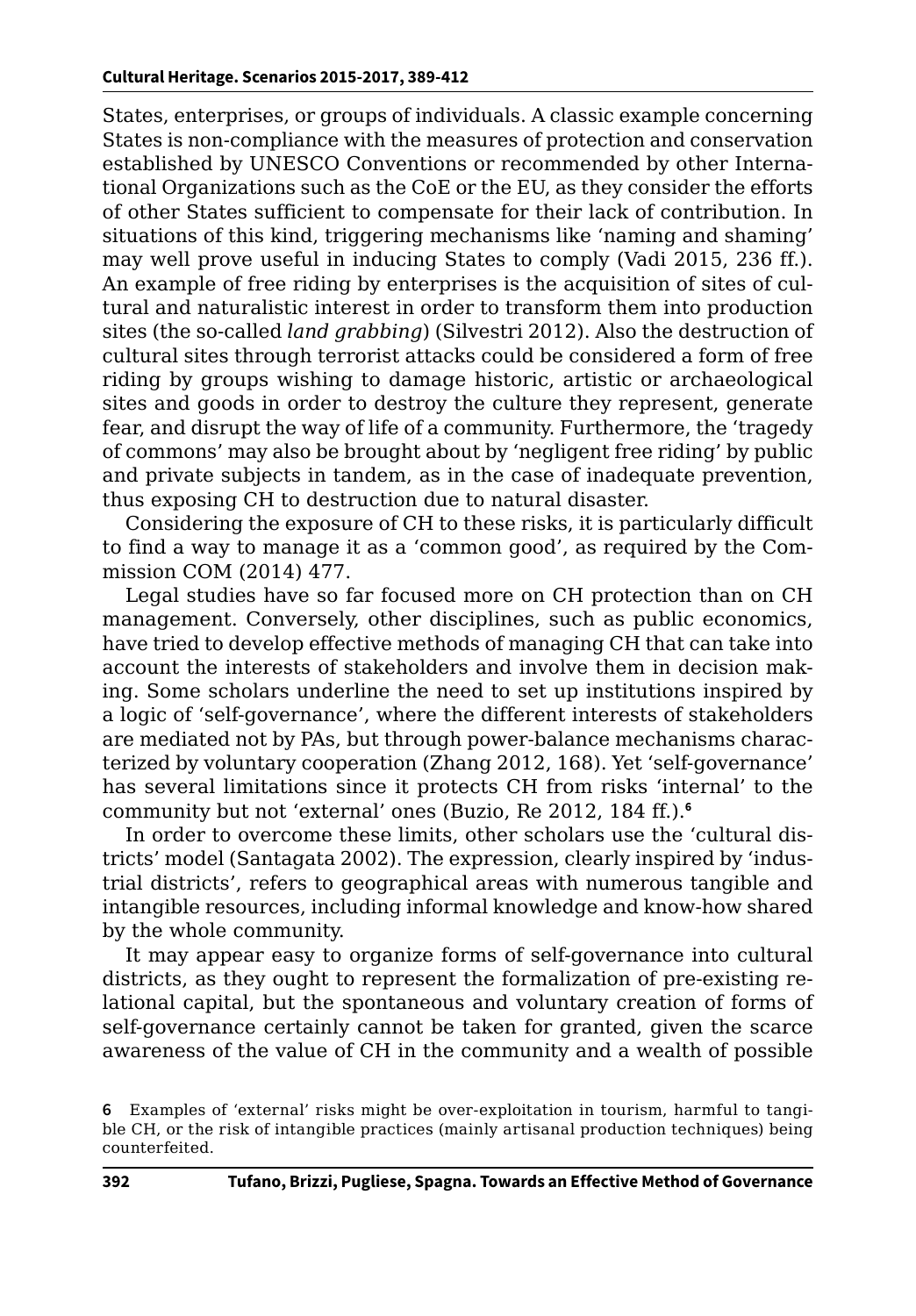administrative, bureaucratic and procedural constraints. In addition, hierarchical and elitist mechanisms could impede the full and effective participation of all those with a stake in decisions relating to the protection, fruition, and valorization of tangible and intangible CH.

From this perspective, the EU needs to encourage the States through binding norms, guidelines, technical assistance and funding, as well as the exchange of best practices, in order to introduce innovative forms of governance inspired by participatory decision making and 'democratize' CH management.

However, participation alone is not sufficient to assure the 'democratization' of CH decision-making practices. If stakeholders are to be truly involved before consultation, they must be offered complete and substantiated information, showing the value of CH and the threats it is exposed to so as to identify the best protection and valorization measures to be implemented. After consulting the stakeholders, it is important to assess the impact that the proposed decisions will have on them in order to mitigate the negative effects and establish the sharing of responsibilities beforehand.

In order to analyse the regulations concerning stakeholder information and participation from a 'multilevel perspective' (international, European and national), this study takes as its starting point a critical reconstruction of the norms and guidelines on participatory governance found in international conventions and soft law. It then focuses on the participatory decision-making methods drawn up by the EU institutions within the land-use framework (EIA, SEA) and on the analysis of some participatory models that have been applied in Italy. The study then proposes an operative method of 'cultural strategic assessment' as a simple example of a decision-making process able to ensure full respect of stakeholders' opinions and to share responsibilities among them clearly.

### **2 International Law Concerning the Right to Information and Participation in the Cultural Sector**

In international law, the issue of information and participation in CH management has gradually come to the fore as the conception of CH has evolved from something material and static to something intangible and dynamic (Ciampi 2014; Scovazzi 2014, 2015; Zagato 2012, 2014; Triggiani 2015).

The UDHR and the 1966 Covenants already contained some provisions on the link between human rights and CH,**<sup>7</sup>** and these formed the basis for

**<sup>7</sup>** See UDHR, art. 27; ICESCR, art. 15; ICCPR, art. 27.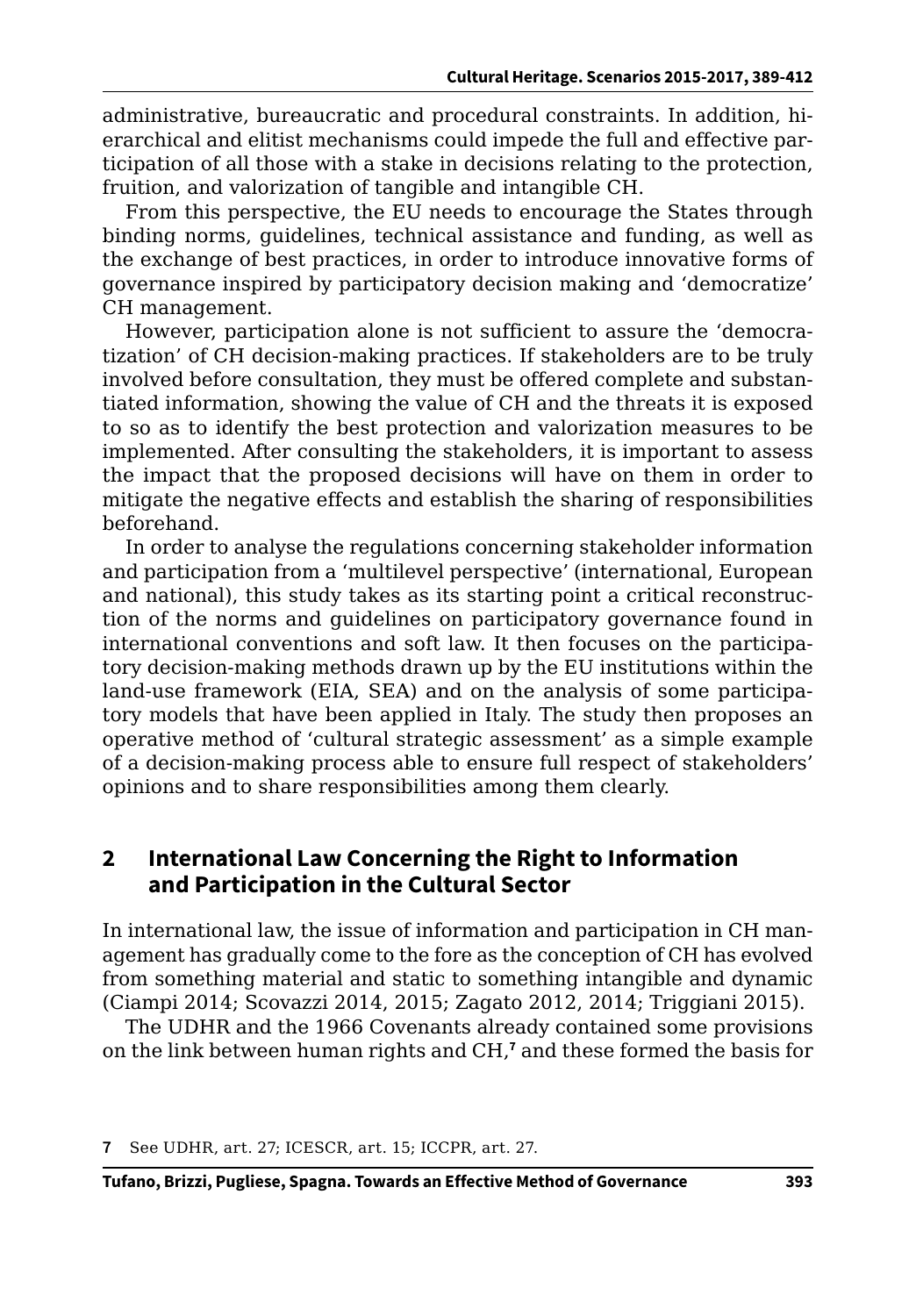subsequent CH conventions,**<sup>8</sup>** but, in spite of its gradual consolidation as a 'general interest', the issue of the participation of stakeholders in decisions concerning CH was largely ignored until the mid '90s.

In 1998, the Aarhus Convention guaranteed the rights to information, participation and access to justice in environmental matters for the socalled 'public concerned', an expression denoting

the public affected or likely to be affected by, or having an interest in, environmental decision making (art. 2(1)(2)).

The Convention includes among those sharing this interest NGOs "promoting environmental protection and meeting any requirements under national law [...] deemed to have an interest".

In reality, the Aarhus Convention does not take cultural sites into account directly. Indeed, within the definition of 'environmental information', the reference to 'cultural sites and built structures' is limited to cases where "they are or may be affected by the state of the elements of the environment" (art. 4). Nevertheless, the Convention has triggered a heated debate on the necessity to ensure stakeholder participation in decisions concerning the whole territory, including cultural sites.

This problem became a central issue in the 2003 UNESCO Convention.**<sup>9</sup>** Indeed, the Convention promotes a dynamic concept of 'safeguarding', conceived as

measures aimed at ensuring the viability of the intangible cultural heritage, including […] the revitalization of the various aspects of such heritage.

From this perspective, it contains specific provisions concerning policies aiming to promote the role of ICH in society, ensuring the broadest possible participation of communities, groups and individuals that can create, maintain and transmit this heritage, involving them actively in its management. (arts. 11-15. Urbinati 2012, 207 ff.).

The question of participation is examined in depth by the 2005 UNESCO

**9** In compliance with art. 1, the purposes of the Convention are "to ensure respect for the intangible cultural heritage of the communities, groups and individuals concerned; to raise awareness at the local, national and international levels of the importance of the intangible cultural heritage, and of ensuring mutual appreciation thereof".

**<sup>8</sup>** In addition to the 1954 Hague Convention, which cited "the CH of all mankind", the point of reference is the 1972 UNESCO Convention, which proposes a new perspective of CH as a *world heritage* and establishes that "parts of the cultural or natural heritage are of outstanding interest and therefore need to be preserved as part of the world heritage of mankind as a whole" (Leanza 2011, Francioni 2012, Magrone 2014).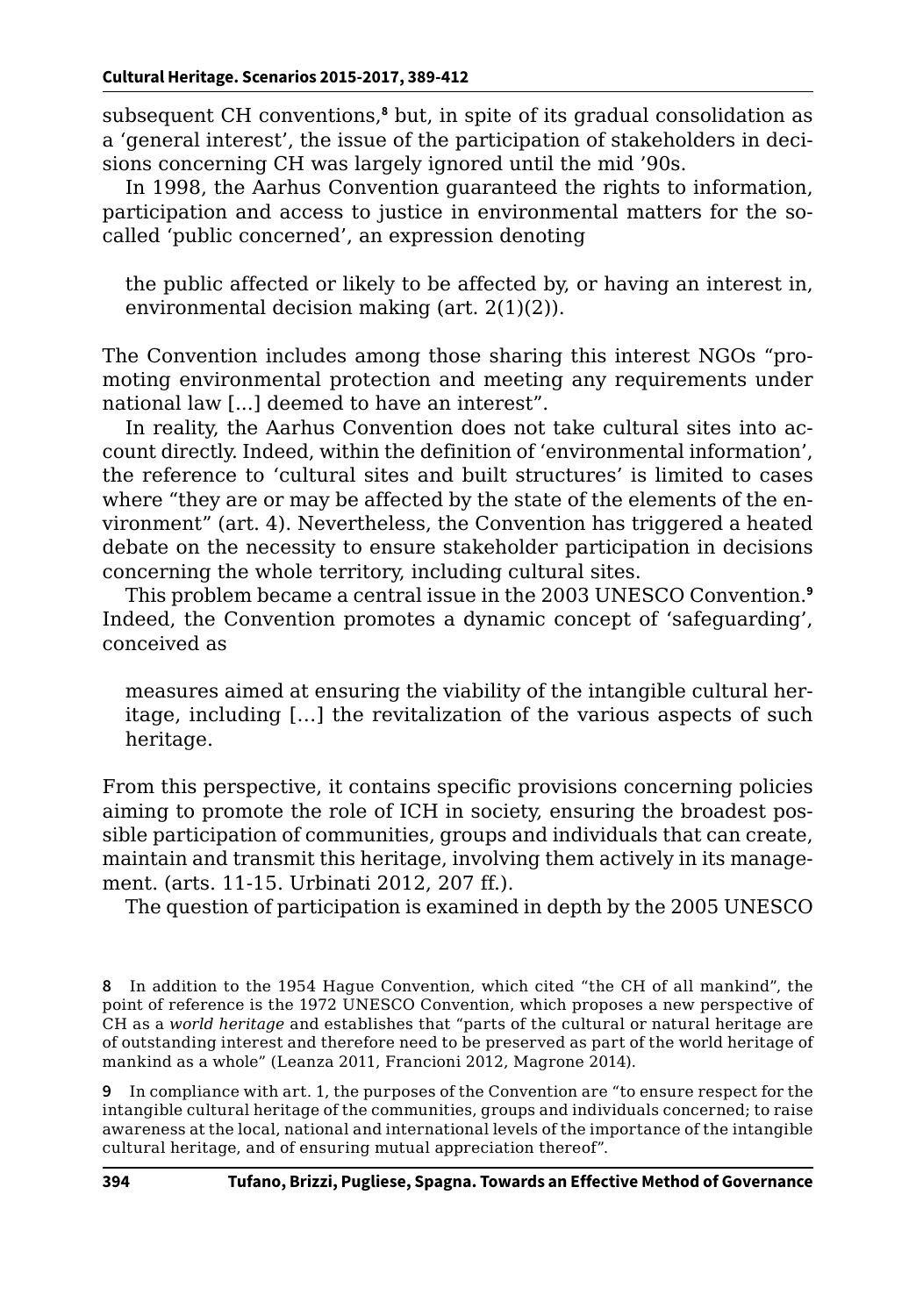Convention, establishing that

Parties acknowledge the fundamental role of civil society in protecting and promoting the diversity of cultural expressions. Parties shall encourage the active participation of civil society in their efforts to achieve the objectives of this Convention (art. 11).

The issue of participation is addressed more specifically in the implementation of the UNESCO Conventions. Indeed, the OG of the WHC adopted by the ICPWCNH (Intergovernmental Committee for the Protection of the World Cultural and Natural Heritage) in 1977, and last emended in 2016, establish that

common elements of an effective management system could include: a) a thorough shared understanding of the property by all stakeholders, including the use of participatory planning and stakeholder consultation process

#### and that

legislations, policies and strategies affecting World Heritage properties should […] promote and encourage the active participation of the communities and stakeholders concerned with the property as necessary conditions to its sustainable protection, conservation, management and presentation.

Furthermore, participation is also required in the preparatory phase of a nomination for inscription on the WHL (para. 123) and it is increasingly becoming an essential requirement. Thus, it is possible to affirm that participation is an integral part of the governance model of UNESCO CH sites.

As for the 2003 UNESCO Convention, the Operational Directives, adopted by the General Assembly of the States Parties in 2008, last amended in 2016, contain several references to the participation of individuals, communities and groups, also establishing criteria for the accreditation of nongovernmental organizations by the ICSICH (Intergovernmental Committee for the Safeguarding of the Intangible Cultural Heritage)**<sup>10</sup>** (paras. 79-91).

Finally, the Operational Guidelines to the 2005 UNESCO Convention adopted by the Conference of Parties in 2009, encourage the Parties to develop and implement policy instruments that

aim at supporting the creation, production, distribution, dissemination

**10** See art. 5 of the 2003 UNESCO Convention.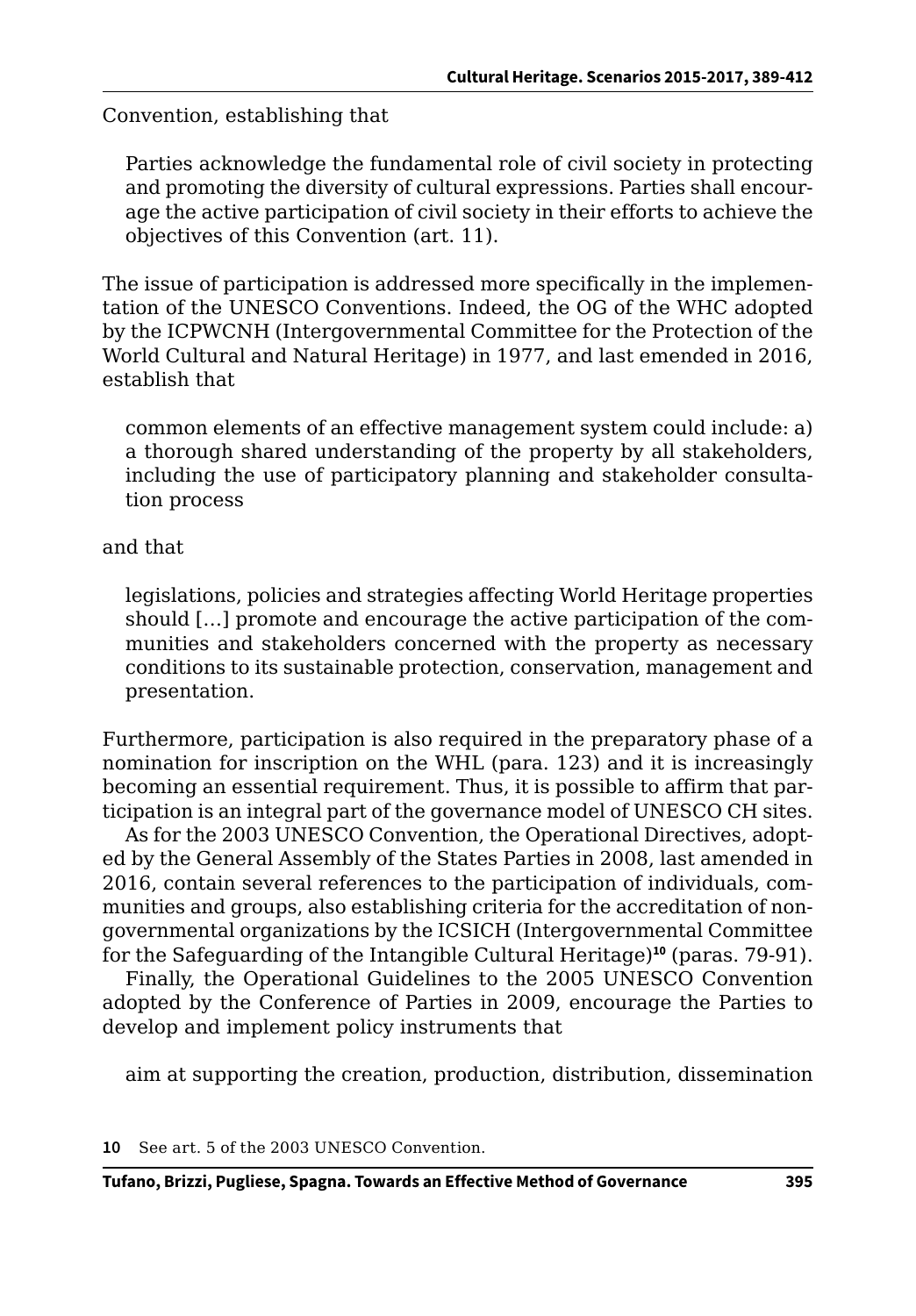and access to cultural activities, goods and services with the participation of all stakeholders, notably civil society as defined in the Operational Guidelines (art. 7 OG).

Thus, the OG establish a set of criteria for the admission of representatives of civil society to the works of the organs of the Convention (art. 11 OG).

The growing importance attributed by the UNESCO bodies to information and participation have led to a new focus on cultural rights, so much so that in the 2009 CESCR specified the extension of the right to take part in cultural life**<sup>11</sup>** (Zagato 2012; Ferri 2014).

Nevertheless, the solely programmatic nature of the 1966 Covenant definitions of rights, and the lack of effective instruments of enforcement by the Committee meant that the application of cultural rights was only partial and late in coming (Millar 2006).

In conclusion, even if the rights to information and participation attained a higher profile in international law, even becoming a crucial element in the governance model of UNESCO CH sites, attempts by the UNESCO bodies to affirm this model were carried out mainly through soft law (Montella 2015; Barile 2015; Barile, Saviano 2015, Urbinati 2012, 208).

Consequently, full acknowledgement of the right of stakeholders to be informed and to participate in decision making in the cultural sector is still far from being accomplished.

### **3 Models of Participatory Decision Making in EU Law: Environmental Impact Assessment and Strategic Environmental Assessment**

If the need for a participatory method of CH governance has only recently emerged in international law, EU law, on the other hand, has been addressing the issue since the '80s in the area of regulating land-use decision making in environmental assessment processes.

The first directive to deal with the issue of stakeholder consultation was Directive 85/337 on EIA,**<sup>12</sup>** where CH was considered something static: just one of the important territorial elements in project assessment.

**11** CESCR, General Comment no. 21, "Right of everyone to take part in cultural life", art. 15(1)(a) of the ICESCR.

**12** Member States should ensure that authorities with specific environmental responsibilities are consulted, guaranteeing that any request for development permission and any information concerning the project and its effects are made available to the public and that "the public concerned is given the opportunity to express an opinion before the project is initiated". However, no reference is made to the need to explain to the 'public' how their opinion was taken into consideration in the previous decision.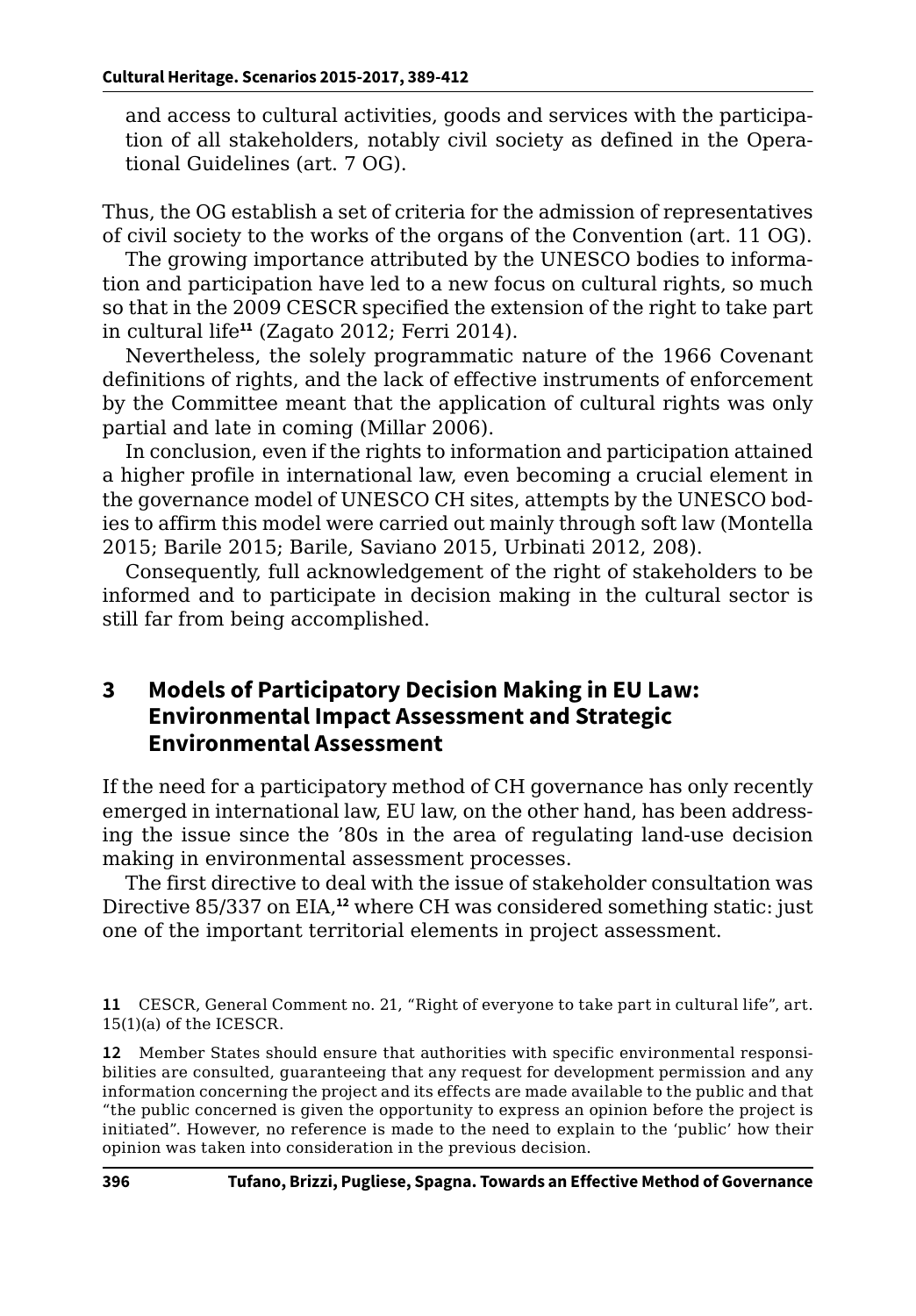A more holistic approach was asserted by Directive 97/11, looking at territorial elements in a more integrated way (art. 3) and reinforcing the weight of the opinions of authorities with environmental responsibilities and citizens' right to information.

However, the EIA procedure gave States great discretionary power regarding the subjects to be consulted.

Moreover, after several European States signed the Aarhus Convention (*supra*, para 2), the EU considered it necessary to harmonize the procedures adopted by the States to assure stakeholder information and participation.

The first step towards the gradual coordination of procedures is Directive 2001/42 on SEA. SEA appears to be broader in scope than EIA, since it is to be applied to all public decisions (from land-use planning to infrastructure planning and financial programs, including cultural and touristic programs and programs co-financed by the EC).

SEA consists of several phases, including

the preparation of an environmental report, the carrying out of consultations, the taking into account of the environmental report and the results of the consultations in decision-making and the provision of information on the decision.

Consequently, unlike EIA, which can be considered a binding phase of a PAs' consent procedure, SEA does not merely constitute a procedural constraint, but a real decision-making method based on consulting the public concerned and the prior analysis of the impact of any decision on the stakeholders' environmental interests (Rega, Baldizzone 2015).

In line with the Aarhus Convention, the *public* is considered mainly in an organized form, constituted by NGOs and associations representing diverse interests (art. 2).

SEA aims to balance the positions of experts, institutional stakeholders and the public (arts. 5-6; Illsley, Jackson, Deasley 2014). In both EIA and SEA, Member States maintain their discretionary power not only in the selection of the subjects to draw into the assessment procedure, but also in definition of the specific methods of informing and consulting with the authorities and the public (arts. 5-6). Opinions expressed during consultations have to be taken into account in the planning/programming/drafting phase and, when a plan or program is adopted, the authorities and the public are informed about how environmental considerations were integrated into it and how the opinions expressed during the consultation were taken into consideration (arts. 8-9).

Even if SEA is evidently broader in scope than EIA, CH is still considered just one of the elements to be taken into account in the environmental report and impact assessment. Thus, CH is still perceived as something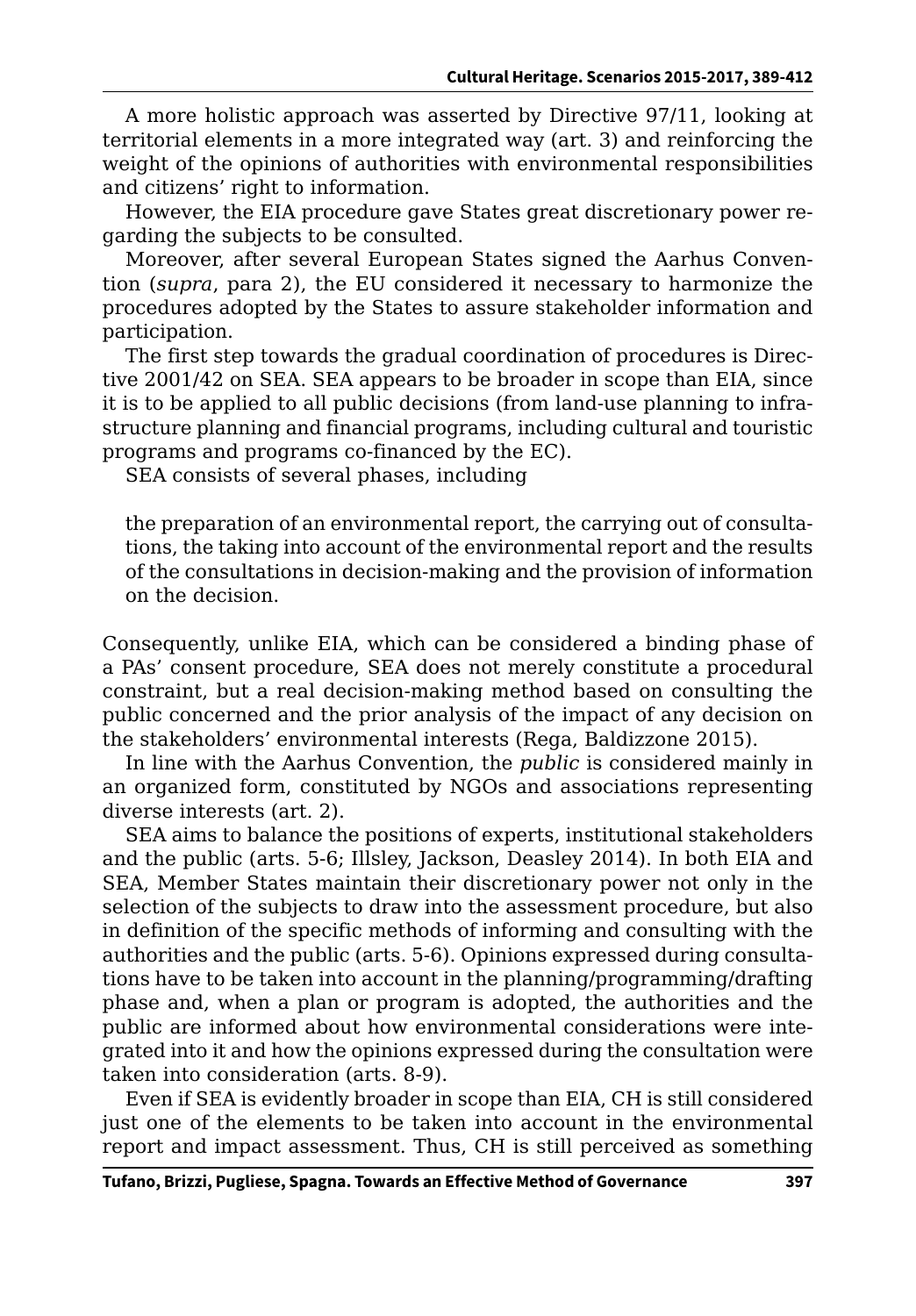static, a territorial element to be preserved rather than a resource able to contribute to a successful plan/program, deserving specific measures to make management sustainable, unlike the measures concerning natural elements. This static approach is also confirmed by a greater focus on the potential 'negative' effects of the plan/program rather than on an overall assessment of its impact.**<sup>13</sup>**

Further, and on the one hand, the expression 'strategic environmental assessment' alludes to a process moving away from the merely evaluative, towards decision making, where considerations concerning the environment and CH become primary, orienting all the choices concerning the territory. On the other hand, excessive focus on only the potentially negative effects of the plan/program restricts the assessment spectrum, limiting the strategic function of the orientation of public choices and favouring a logic of risk, disaster and emergency assessment, prevention and management.

As a result, the national and local authorities responsible for land-use planning do not consider SEA to be a decision-making method capable of fostering the adoption of effective and organic choices for the territory, but as yet another procedural constraint to be eluded, if possible, or simply to be fulfilled as a matter of bureaucratic compliance. This is also demonstrated by the practice of the Commission**<sup>14</sup>** and EU case law.**<sup>15</sup>** The stakeholders, on their own, ignore the importance of being informed and participating in the consultation (Rega, Baldizzone 2015, 114).

The second step in affirming the rights acknowledged by the Aarhus Convention in EU States consists in the adoption of Directive 2003/4, establishing procedures to ensure the right of access to environmental information, together with Directive 2003/35 concerning participation in the environmental sphere. Directive 2003/35 amends the EIA Directive introducing the definition of 'public', that, in compliance with the Aarhus Convention, includes "one or more natural or legal persons and, in accordance with national legislation or practice, their associations, organizations or groups" specifying contents and possible methods of participation to be

**13** Indeed, concerning the 'likely significant effects on the environment of implementing the plan or programme', Annex I, F), footnote 1 specifies that "these effects should include secondary, cumulative, synergistic, short, medium and long-term permanent and temporary, positive and negative effects". Thus, the environmental report should not only point out the risks, but also the advantages arising from the plan/program. Nevertheless, Annex II concerns the effects to be assessed, referring prevalently to negative ones, such as, for example "the risks to human health or the environment (e.g. due to accidents) [...] the value and vulnerability of the area likely to be affected due to special natural characteristics or cultural heritage" (Lock 2013).

**14** See the European Commission Letter of 20 October 2008 concerning the 'Strategic Environmental Assessment (SEA) of the waste management plan for the Campania region'.

**15** C-295/10; C-41/11; C-177/11; C-473/14; see also the Opinion of Advocate General Kokott joined Cases C-105/09 and C-110/09, 4 March 2010.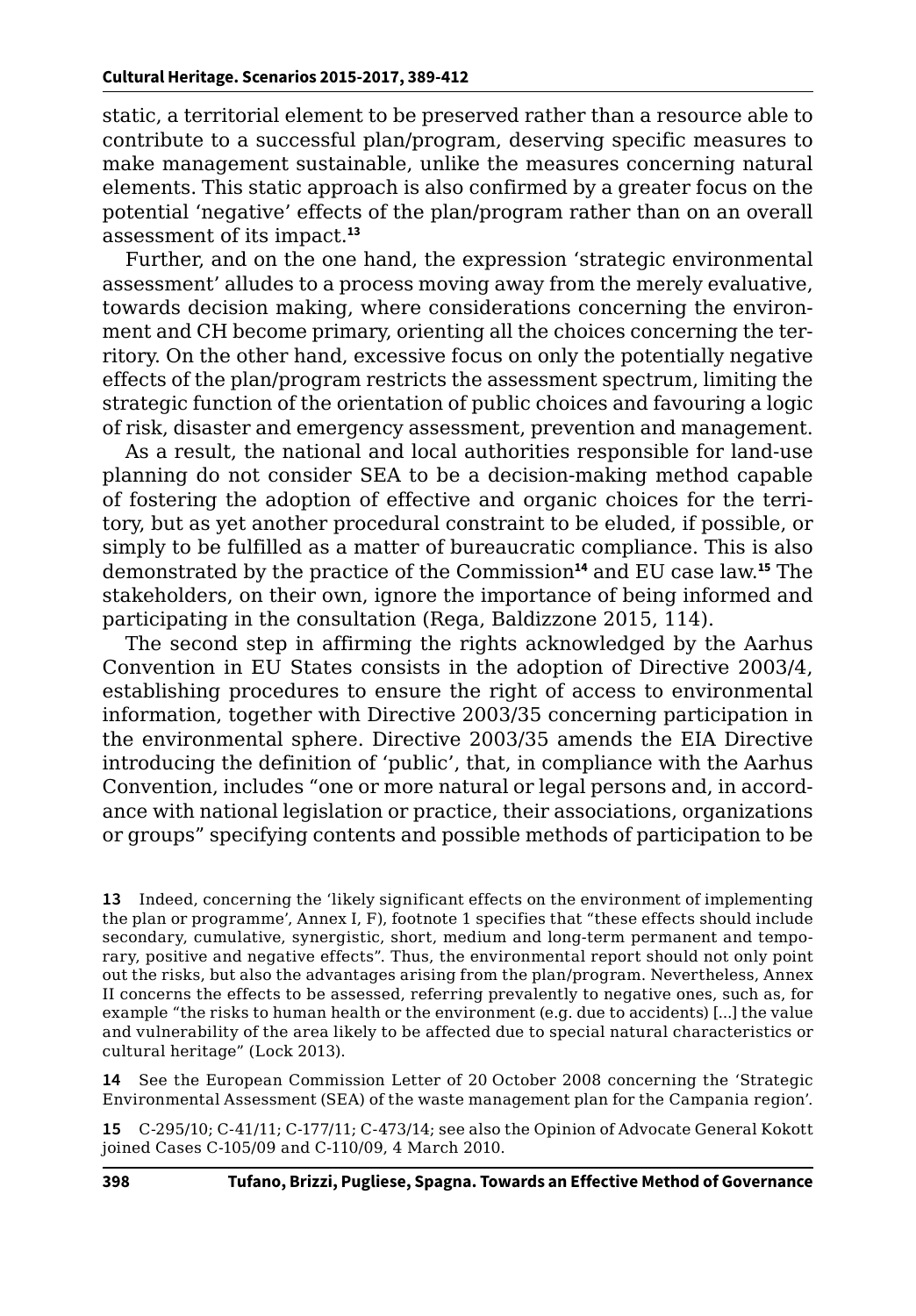offered to the public (art. 3.4), points 1-3; D'Arienzo 2010).

Directives 2003/4 and 2003/35 significantly erode the discretionary power left to the States by the EIA and SEA Directives, leaving them merely operative aspects (art. 3.4, point 5). So, in spite of the reluctance of the States to harmonize their systems, the contribution of these Directives to the strength of public information and participation rights is highly significant. However, the proposal for a Directive on access to justice in environmental matters was not adopted,**<sup>16</sup>** due to the important differences among Member States concerning the *status* and the role of NGOs.

In view of the difficulties States have in harmonizing their systems, after concluding the Aarhus Convention with Council Decision 2005/370, through Regulation 1367/2006 the EU Institutions proposed a model of NGO involvement in decision making regarding the application of the Aarhus Convention to Community institutions and bodies. In particular, the Regulation defined specific entitlement criteria for NGOs at Community level (art. 11), establishing that any non-governmental organization meeting these criteria must be entitled to institute proceedings before the Court of Justice for any infringement of environmental rights by EU Institutions (art. 12).

This procedure not only made a significant contribution to reinforcing NGO participation in the European environmental decision-making process, but also to allowing European judges to define more clearly the range and terms of NGO rights.**17** However, the definition of 'environmental information' in the Regulation, reproducing the definition found in Directive 2003/4, makes no reference to CH, perhaps due to the jealousy of Member States regarding their sovereignty over the cultural sector.

Furthermore, the Aarhus Convention, highlighting the need to ensure active stakeholder participation in decisions concerning territory – making choices but also sharing responsibilities – led to the reform of the EIA procedure through Directive 2014/52.

This Directive extended the category of environmental objectives to be taken into consideration in EIA, to now include "resource efficiency and sustainability, biodiversity protection, climate change, and risks of accidents and disasters". The connection between these dynamics and CH is evident. Indeed, in compliance with *considerandum* 16, one of the objectives of EIA is

the protection and promotion of cultural heritage comprising urban historical sites and landscapes, which are an integral part of cultural diversity.

**16** COM (2003) 624 def., 24 October 2003, withdrawn by the Commission on 21 May 2014.

**17** See T-545/11, C-673-13, T-111/11, C-612/13, T-245/11.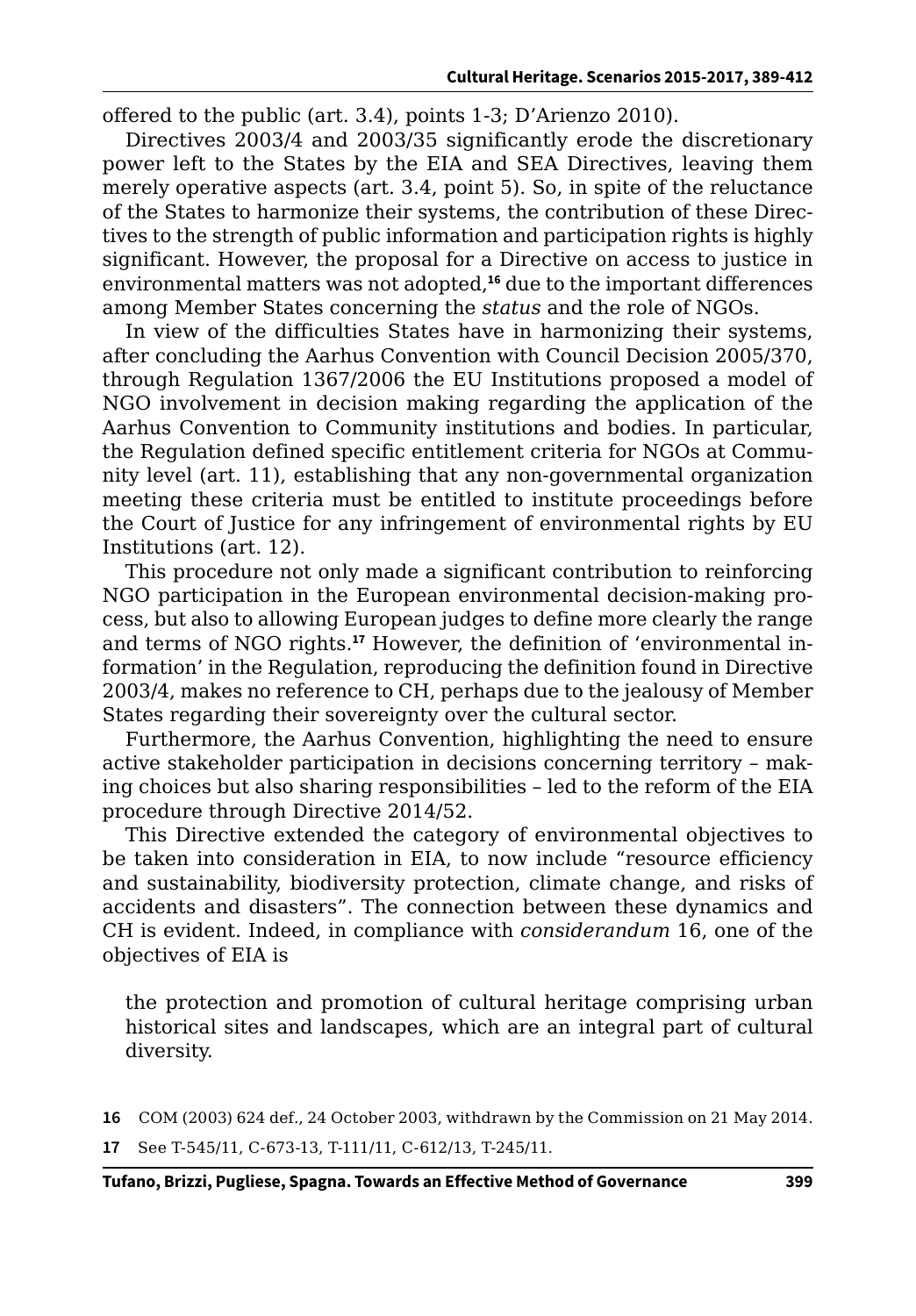However, in spite of the emphasis of *considerandum* 16, all the references to CH in the binding part of the Directive seem to consider it as one of the environmental components (art. 3). Nevertheless, this Directive introduces important amendments concerning the consultation, now considered as a necessary phase of EIA, and the procedural norms related to the public participation, now significantly strengthened (Glucker et al. 2013).

Doubtless, Directive 2014/52 seems oriented to a more dynamic approach to the territory and to CH in particular. Indeed, the extension of the elements to be considered during the assessment process, and continuous references to the prevention and management of risk to CH and the landscape within the Annexes represent a step forward in overcoming a material and static conception of CH, shifting towards a more 'intangible' approach (Toro, Requena 2013). From this perspective, the Directive contributes to a gradual acknowledgement of the 'political' value of EIA, to be understood mainly as a phase in the decision making and not a mere procedural constraint.

However, in spite of this undeniable change in perspective, CH is still considered to be just one of the physical territorial elements in both EIA and SEA. This assumption is confirmed in the second part of *considerandum* 16, where

in order to better preserve historical and CH and the landscape, it is important to address the visual impact of projects, namely the change in the appearance or view of the built or natural landscape and urban areas, in environmental impact assessments.

Once again, the effects associated with the perception of the landscape by the local community, and the sense of belonging, integration and cohesion are completely ignored.

Recently, several events concerning the construction of infrastructures have shown that, when the effects of a plan/program/project on the community's perception of the symbolic value of the territory are not taken into account, confrontation between the Institutions, experts and citizens may become conflictual. It is therefore necessary to develop forms of decision making for land-use management that, taking inspiration from the EIA and SEA models, can renew them in such a way as to mitigate the effects of decision making on the relationship between the territory and the community, and especially the identity value of CH (Tufano, Pugliese 2017).

# **4 Models of Participatory Decision Making in Italy**

The need to adopt a fair decision-making approach to CH sites is perceived as extremely urgent at national level. In Italy especially, due to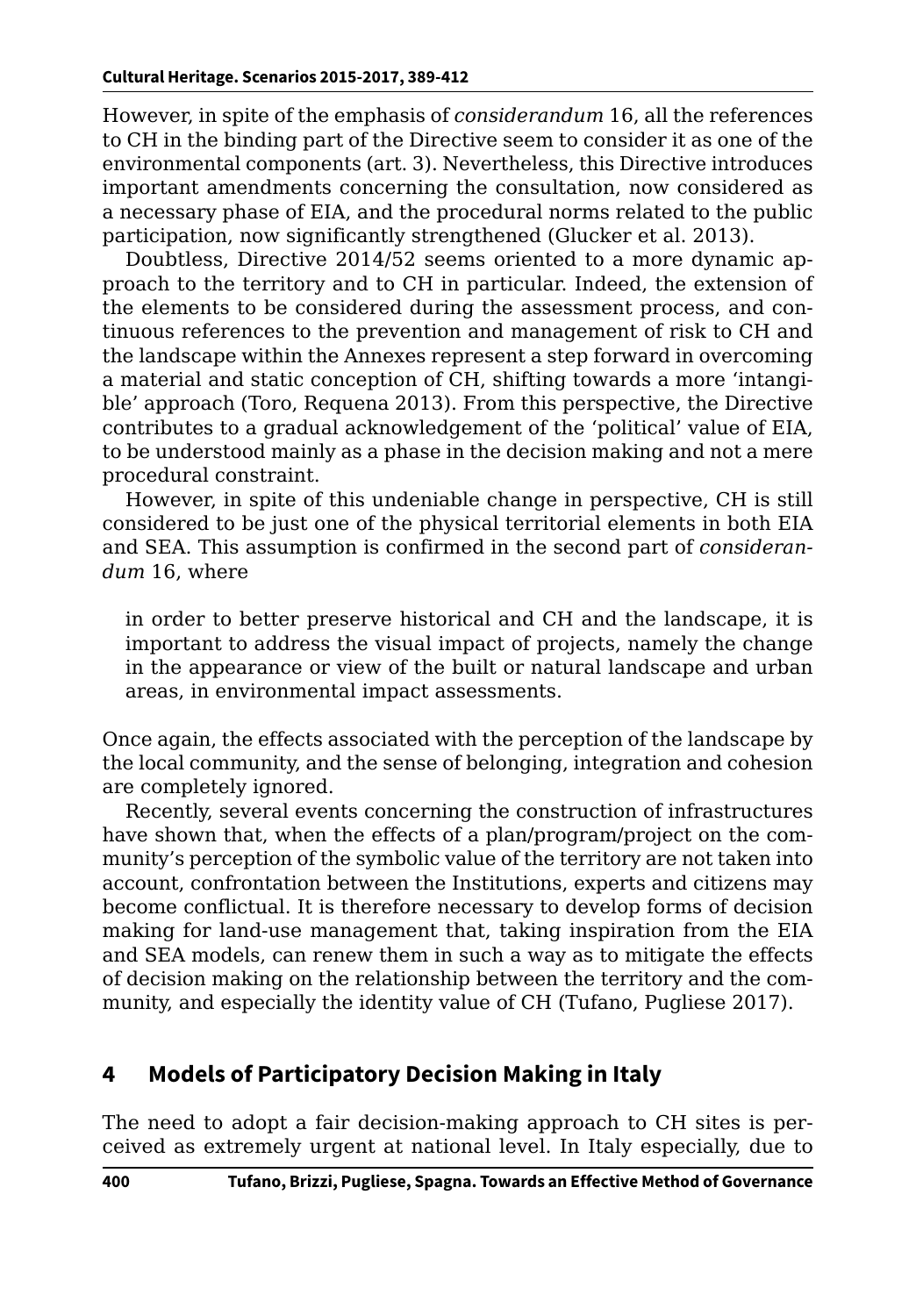the enormous value, regional diversification, and fragility of its CH, it is necessary to build better bridges between PA's land-use management and the local communities so that these can become protagonists in their own development.

Because of its impact on local identity and the sense of belonging, CH management is a crucial vehicle in building up a network of shared interests and a system of relationships among territorial actors that can contribute to effective local development (Gelosi 2013, 7 ff.). Furthermore, in order to form a network of relationships able to foster new participatory governance, ensuring virtuous management of CH and thus the whole territory, an effective system for disseminating full and substantiated information is required. Such a system must be able to spread awareness of the intrinsic value of the heritage itself, also promoting a process of shared decision making in a solid and constant relationship involving the institutions, the social and economic actors, and all citizens (Gelosi 2013, 17).

To achieve this goal, an instrument needs to be set up to collect and catalogue data on the local CH from which to create a widely accessible and easy-to-use digital information system. In this regard, it is essential to identify typologies of data useful to detect the specific characteristics of the cultural sites, indispensable to provide full and relevant information both for the competent authorities and all the other stakeholders. Appropriate data cataloguing must be able to intuitively highlight the strengths and weaknesses of the cultural sites, stimulating and directing the interests of stakeholders.

Once the widespread usability of an adequate information system has been guaranteed, it is necessary to identify efficient and effective models of participatory governance viable in the cultural field.

For this purpose, it may be of interest to examine some decision-making models that have already been implemented in Italy. Starting from the '90s, the Italian legislator has tried to overcome the rigid formalism of the traditional authoritarian system in place, introducing more flexible decision-making instruments for PAs in order to valorize the interests of the citizens and attract private investments for local development.**<sup>18</sup>**

Undoubtedly, the most emblematic experience of joint decision making in land-use management is represented by so-called 'Negotiated Planning',**<sup>19</sup>**

**18** The reference is above all to L. no. 142/1990, reforming the local authorities' orders, and to L. no. 241/1990, about fair administrative procedures.

**19** '*Programmazione negoziata'* in Italian. This expression refers to a set of administrative instruments introduced by the Italian legislator to promote inter-institutional cooperation in order to implement and accelerate regional development. The first 'negotiated planning instruments' were meant to be extraordinary instruments for the development of Southern Italy, L. no. 186/1964. These instruments gradually became standard, operating nationwide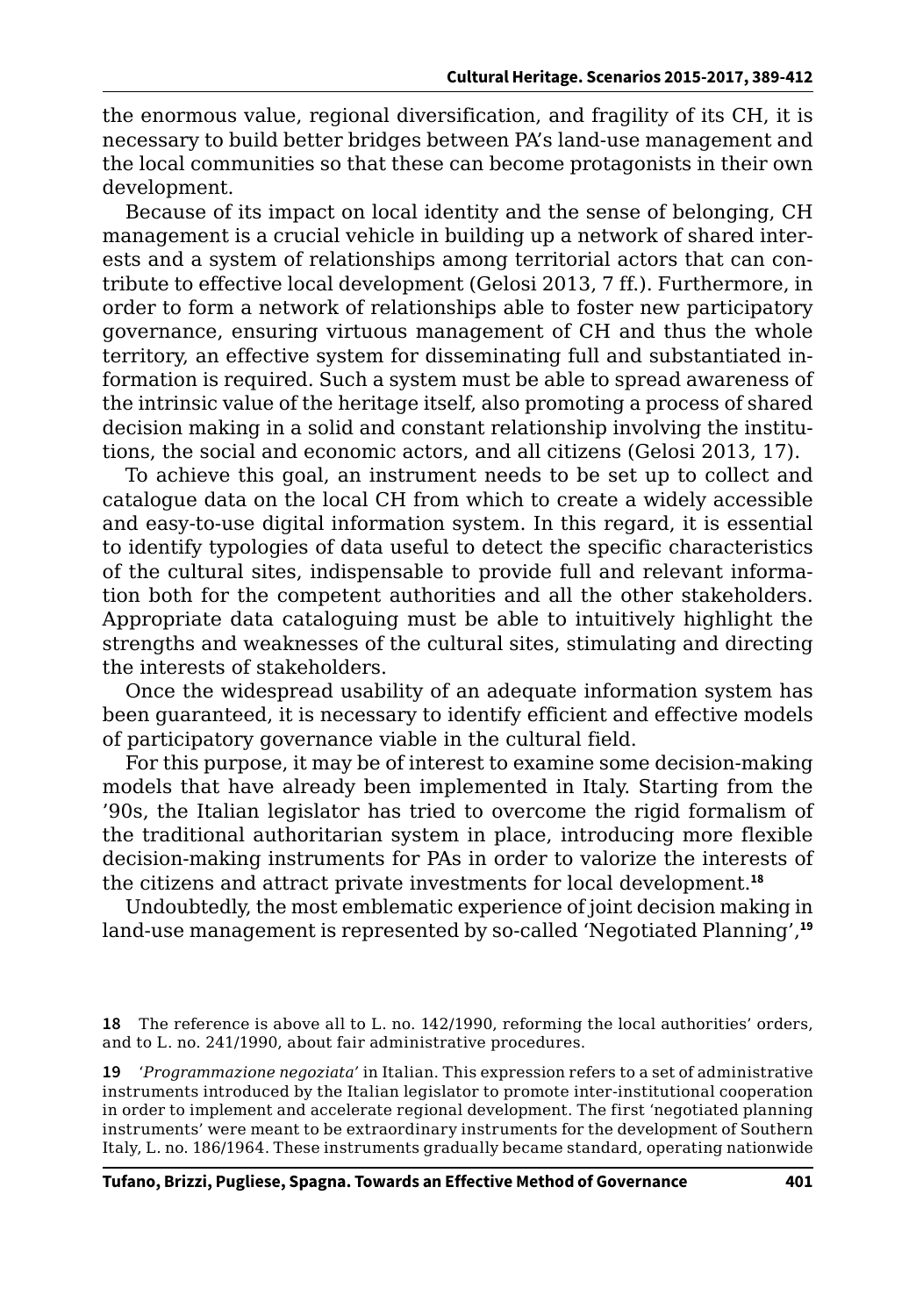and especially the 'Territorial Pacts',**<sup>20</sup>** consisting of agreements proposed by local authorities, social partners or other public or private stakeholders, aiming to draw up a programme of shared actions for local development. The decision-making process within these instruments is characterized by a negotiated procedure where public and private stakeholders make mutual commitments formalized in a binding Protocol and approved by a central administration after assessment of its consistency with the local development goals, after which a public body is made responsible for implementing and monitoring the Protocol.

Even if this system has indubitably marked a significant change in the traditional relationship between PAs and citizens, moving toward a more democratic model of land-use governance, results show that they have only rarely fulfilled their objectives. As a consequence, they have been replaced by other systems, such as PIT, less participatory than previous ones as they only afford private partners a consultative role (Bianchi, Casavola 2008). Even if an examination of the structure of 'Territorial Pacts' might prove interesting in itself, their inefficient results**<sup>21</sup>** and, above all, their specific aim of attracting private investments in order to address the challenges of local development, thus selecting only certain kinds of stakeholders (entrepreneurs), make these instruments unsuitable for CH-related purposes.

More recently, the need to involve citizens in the decision-making process has come to the fore in relation to the planning and localization of large infrastructures, actions that could have a significant impact on the identity and sense of belonging of the local communities, as they lead to territorial transformation.

The first significant application of a shared decision-making process in a field of this kind was related to the construction of the High Speed Train Connection between Turin and Lyon. In this case, the protests of the local community induced the institutions to develop a decision-making method involving dialogue and conflict management. The Observatory for the Turin-Lyon railway connection was set up**<sup>22</sup>** with a round table consisting of representatives of the national and local institutions and, as permanent invitees, ARPA, the Agency for Metropolitan Mobility, specialists from various fields, and technical teams for the preliminary and definitive plans as well as experts and bearers of particularly important interests (business

**21** See the 2011 Ministry of Economic Development (Ministero dello Sviluppo Economico 2011) Report on "negotiated planning".

**22** www.presidenza.governo.it/osservatorio\_torino\_lione/osservatorio.html.

<sup>(</sup>L. no. 142/1990; L. no. 488/1992; L. no. 104/1995; L. no. 662/1996. Contieri 2000; Cuonzo 2007; De Geronimo 2012).

**<sup>20</sup>** '*Patti territoriali*' in Italian. These instruments, regulated by L. no. 662/1996, represent the most participatory 'negotiated planning' tools.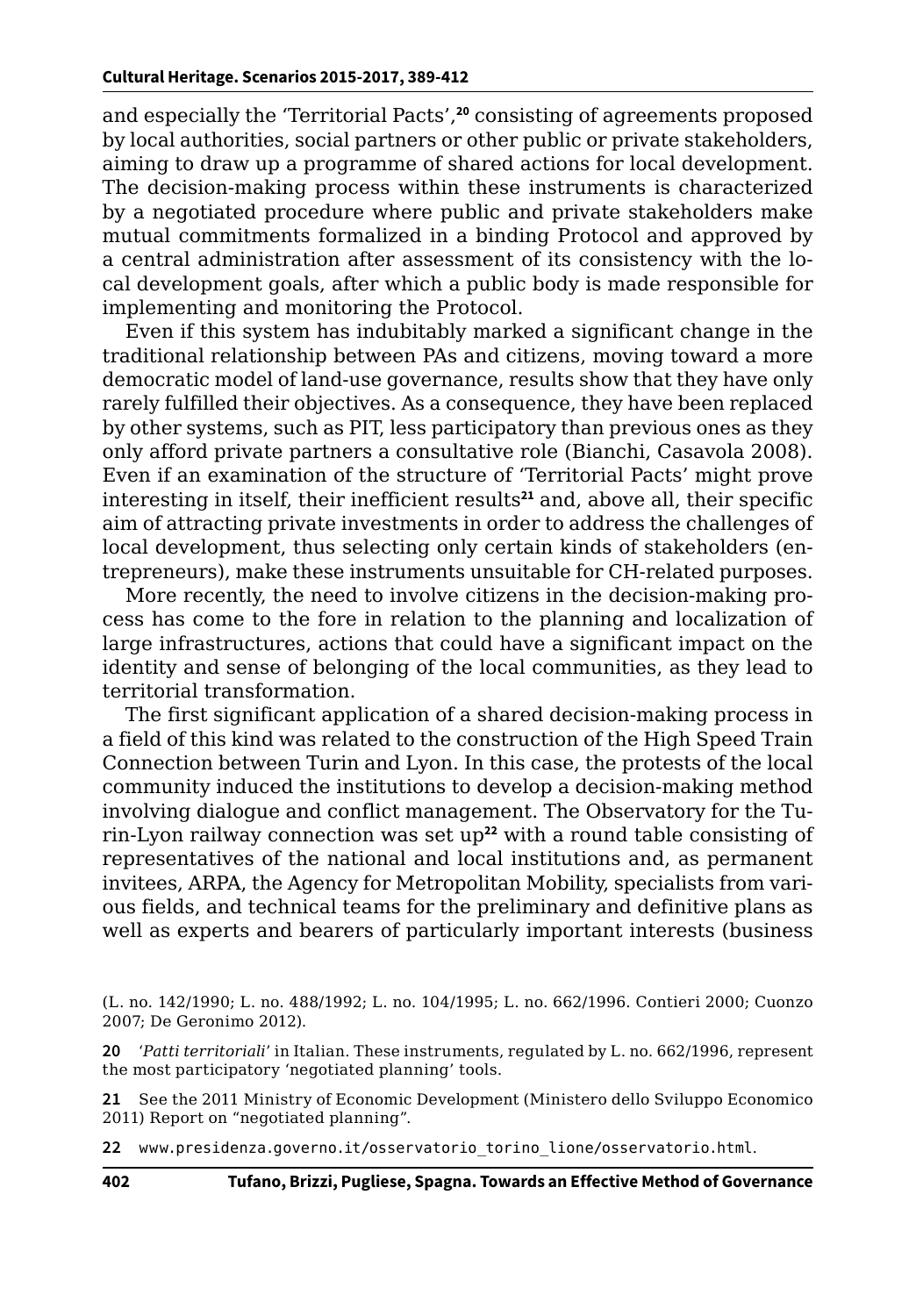associations, NGOs., etc.). The introduction of this round table, albeit after the decision to construct the infrastructure and relative localization, and despite criticisms over lack of transparency, undoubtedly constitutes a unique Italian example regarding the implementation of major public works (Averardi 2015).

Another interesting example was the construction of the Genoa motorway upgrading project where, for the first time in Italy on such a large scale, and clearly inspired by the French model of *démocratie de proximité*, **23** the Italian Government opened a public debate with the citizens before starting construction works. This debate, carried out by a Commission composed of independent experts, allowed all the latent conflicts regarding the project to come to the surface, so that the parties affected by the construction work were now informed and able to fully participate, at a time when it was still possible to make significant changes to the plans. In reality, this system was able to reduce the dissent, even if it was unable to overcome the opposition of those who were totally against the construction project (Averardi 2015).

Thus, the inherent limitation in the two consultation examples described above was that public debate had been driven by the need of the Institutions to stem dissent that had arisen from decisions already adopted unilaterally by the PAs, rather than the real desire to open the land-use policies to a new form of shared governance. Indeed, in both cases the public debate focused on 'how' the infrastructure should be realized rather than 'whether' it should go ahead at all.

Even purified of the above-mentioned critical issues, it does not seem an easy matter to apply the models described to the cultural sphere. The selection of the stakeholders in the case of large infrastructures occurs as a natural process, as the population living in the territory affected by the works is sensitive to, and interested in, participation in decision making, due to the preponderance of potentially negative effects that such actions may have on it.

It is certain, in fact, that the negative effects, impacting on tangible individual rights (e.g., health, property), are perceived more easily by the affected population. Conversely, decisions relating to the management and promotion of CH appear to be largely characterized by potentially positive consequences, less easily perceived by the local stakeholders unless they are provided with the necessary information to gain an awareness of the historical and cultural value of the local heritage as well as the possible impact that virtuous valorization would have on the economic and

**<sup>23</sup>** Over the last two decades, the French legal system has opened up its policies, above all regarding land use, towards a more democratic system to include listening and discussion procedures between citizens and the PAs. These instruments are disciplined by L. no. 276-2002 (Averardi 2015; Poquet 2001; Le Louarn 2002).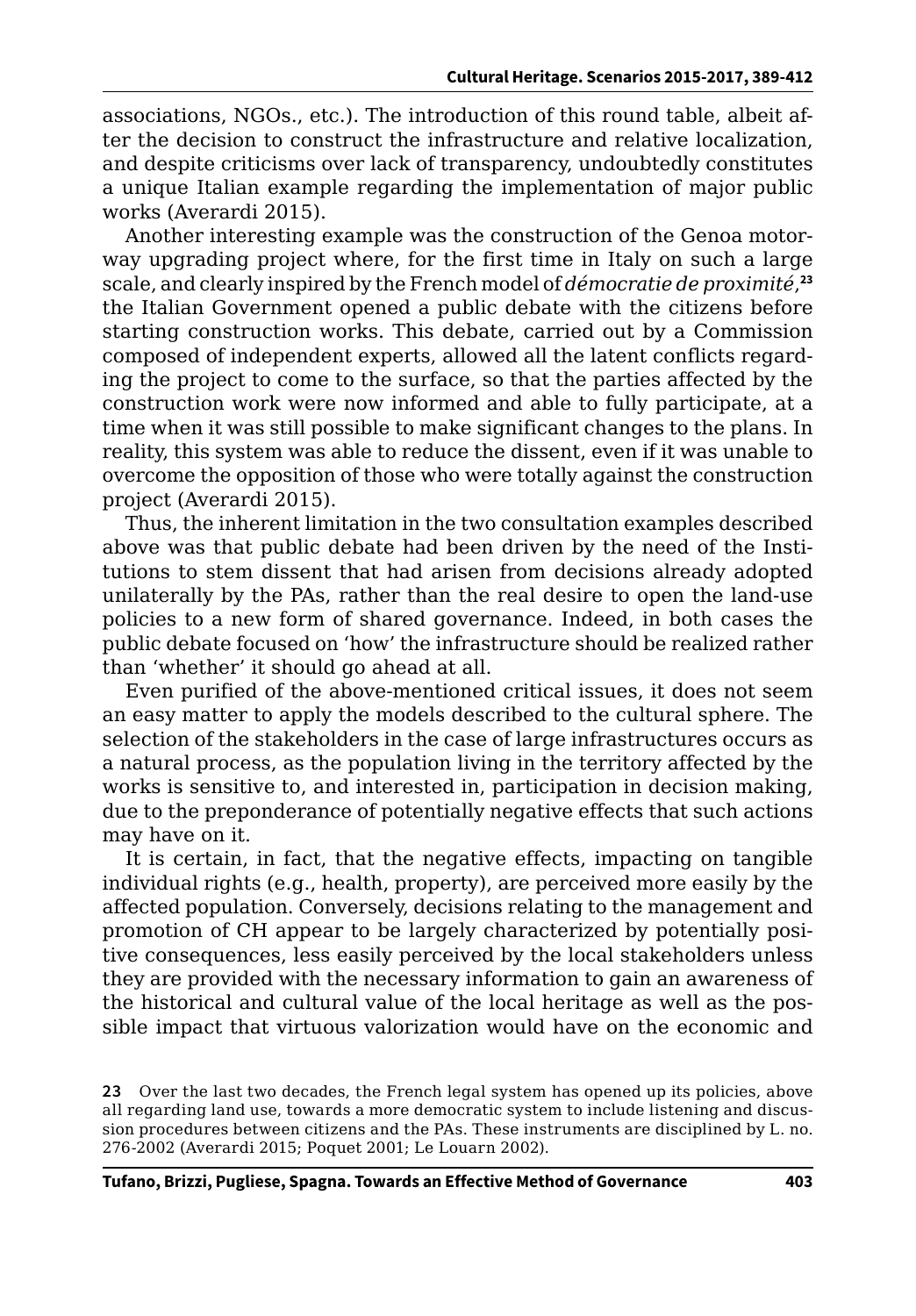social assets of individual citizens and the community as a whole. In this field, therefore, it is much harder to identify the stakeholders to involve in decision-making processes and their interest in participation.

# **5 Conclusions**

From the proposed scenario, it emerges that at international, European and national levels, a variety of methods have been employed to involve stakeholders in cultural site-related decision making. Nevertheless, in all these methods, cultural sites appear to be simply considered as an element of the territory, indistinct from other territorial assets (the environment, landscape, urban plans, and architectural features).

Furthermore, none of the methods adequately takes into account the *cultural dimension* of the sites, which would imply the need to move beyond the historic, artistic, archaeological or environmental value of these assets, considering their role as symbols of traditions, customs, and ways of life. Consequently, no method currently applied in land-use management is really able to assure effective cultural governance, or guarantee to all the stakeholders (including independent ones) participation in decisions and a share in the responsibility of implementing them, thus counteracting the opportunistic actions of 'free riders'.

In order to fill this gap, a solution might be to start from EIA and SEA as models, developing methods of consultation and impact assessment able to ascertain communities' true perception of the value of CH. These methods would offer them the chance to make proposals about CH site management, making commitments to bring them about. In this way, it would be possible to think about the CH as something dynamic, valorizing it not only as a memento of the past, but also as something which acquires a new 'life-blood' every time someone visits it, interprets it, feels emotions within it or exploits it for material purposes.

Annex presents a model of Cultural Strategic Assessment based on full and substantiated information, the involvement of the stakeholders and the assessment of the effects of cultural decisions in order to open a debate on the effective and dynamic management of cultural sites to be protected and exploited to the benefit of local, national, European and International communities as a *common good*.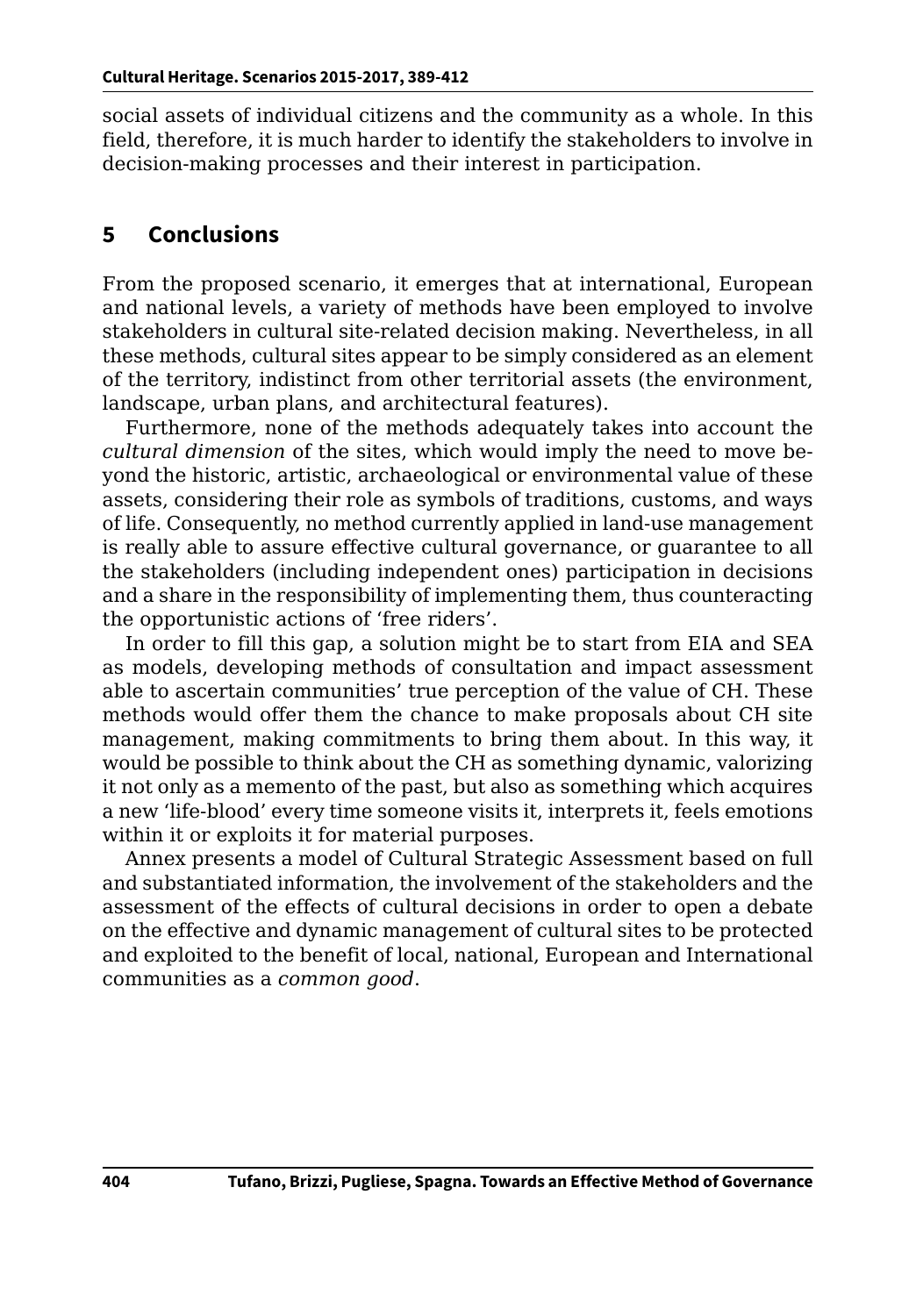### **Annex**

The Cultural Strategic Assessment Model

# **I Phase: Stakeholders' Selection and Weighting**

1. *Definition of two stakeholders' groups*: during this phase, the decision maker (DM) (public or private subject charged with management a CH site - CHS) communicates the starting of a consultation aimed to involve the stakeholders in the decision – making process concerning the exploitation, the management, or the transformation of the CHS.

I group *Institutional Stakeholders (IS)*: public authorities, economic operators and associations which consider the CHS as a resource and which can be involved in initiatives, projects, funding of CHS management.

II group *'Identity' Community (IC)*: people which consider the CH as an identity symbol. This group includes: i) *citizens*, which consider the CHS as a resource to reinforce cultural and moral values, a vehicle to affirm rights, an instrument to attract external people and external influences into the community; ii) *marginalized people* (migrants, handicapped people, drop-outs, alcoholics or addicts, young people involved in illegal circuits), which conceive the CHS as a symbol helping them to affirm or restore their belonging to the community, to share values, to be involved in projects devolved to common objectives, to feel themselves as 'co-owners' of common goods.

Documentation is offered both the groups to give them a *full and substantiated information* about the historic, artistic and archaeological value of the site, its state of conservation, the number of visitors, the communication and promotion initiatives, the available funds.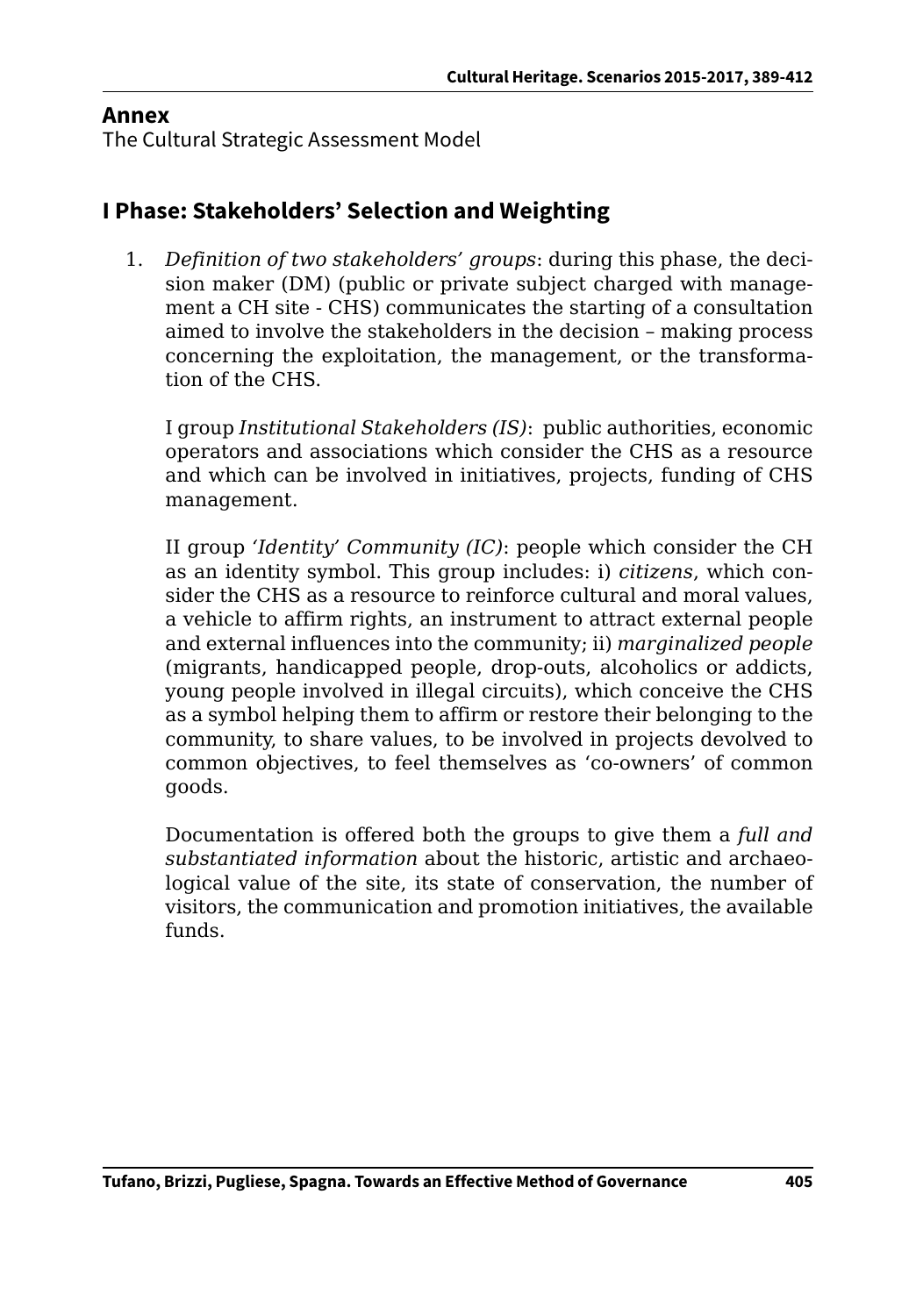2. *Phase of self – selection and self-weighting:* during this phase, IS and IC submit themselves to a voluntary questionnaire aimed to assume awareness about the value they perceive about the CHS and to assess their real interest to be involved into the CHS decision – making process.



Questionnaire submission trough a cascading menu

While quantitative indicator ranking is a free DM's choice, as it concerns the qualitative indicator ranking, only people which obtain a rank  $\geq 6$  will pass to the participation phase.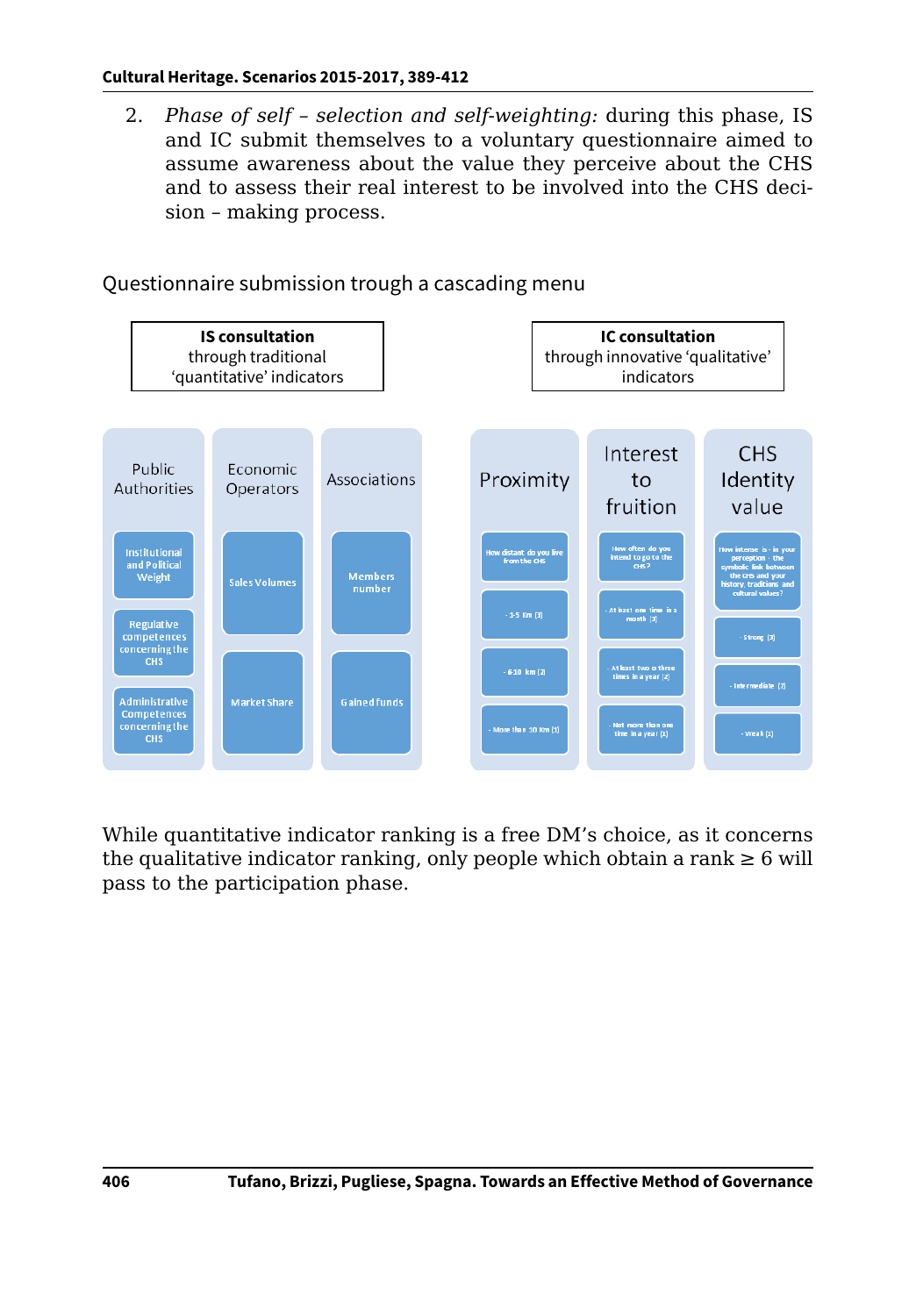# **II Phase: Participation**

During this phase, the DM verifies the real interest of IS and of IC to be involved in the CHS management



**Tufano, Brizzi, Pugliese, Spagna. Towards an Effective Method of Governance 407**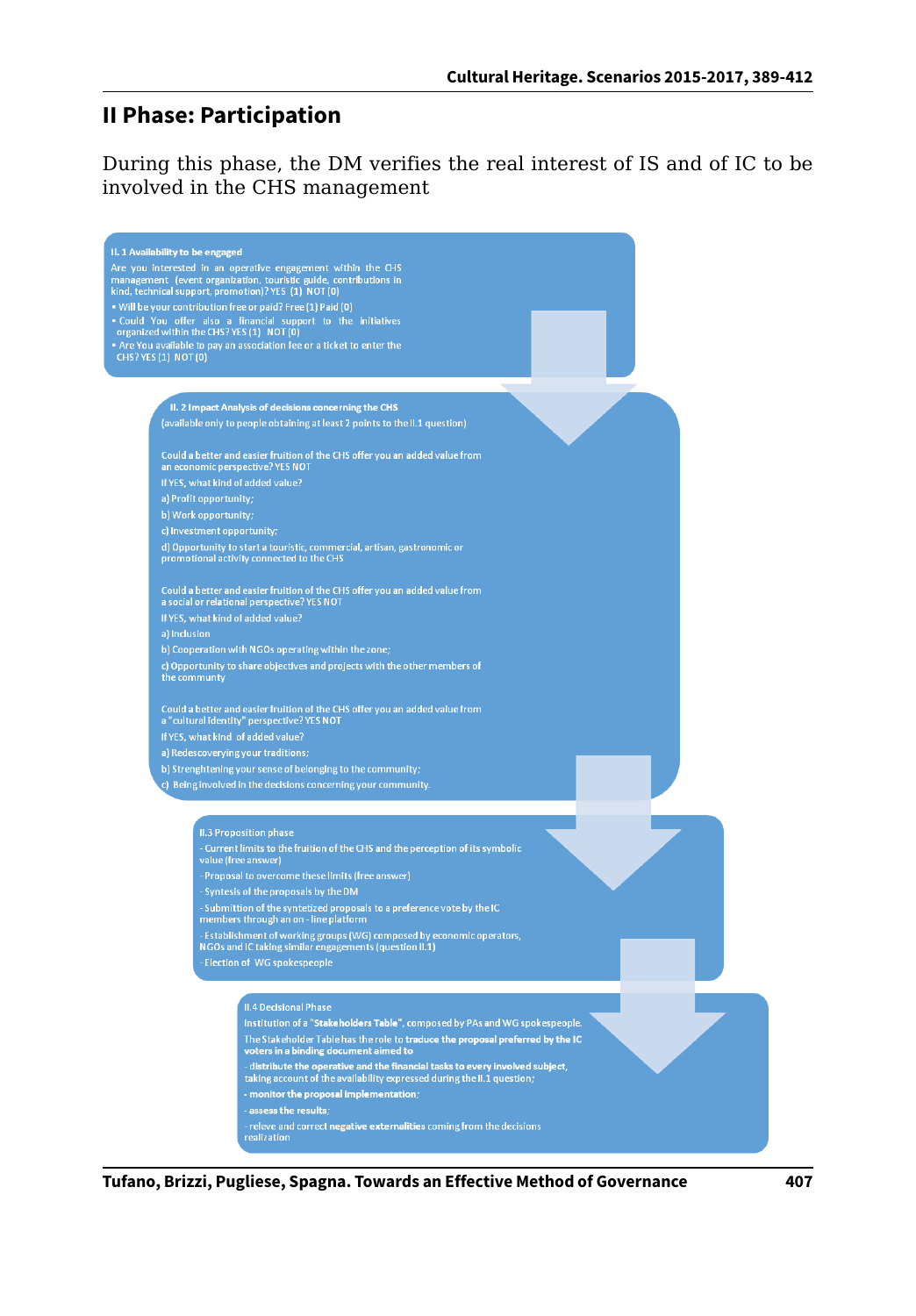### **Bibliography**

- Adell, Nicholas; Bendix, Regina F.; Bortolotto, Chiara; Tauschek, Markus (2015). *Between Imagined Communities and Communities of Practice*. Göttingen: UniversitätVerlag Göttingen, 7-21.
- Anand, Prathivadi Bhayankaram (2004). "Financing the Provision of Global Public Goods". *World Economy*, 27, 215-237.
- Averardi, Andrea (2015). "Amministrare il conflitto: costruzioni di grandi opere e partecipazione democratica". *Rivista Trimestrale di Diritto Pubblico*, (4), 1173-1220.
- Barile, Sergio (2015). "Towards a Novel Conception of Bene Culturale". Golinelli 2015, 53-70.
- Barile, Sergio; Saviano, Marialuisa (2015). "From the Management of Ch to the Governance of the Ch System". Golinelli 2015, 71-103.
- Bertacchini, Enrico; Bravo, Giangiacomo; Marrelli, Massimo; Santagata Walter (eds.) (2012). *Cultural Commons. A New Perspective on the Production and Evolution of Cultures*. Cheltenham, Northampton: Edward Elgar Publishing.
- Bianchi, Tito; Casavola Paola (2008). *I Progetti Integrati Territoriali del QCS Obiettivo 1 2000-2006. Teorie, fatti e riflessioni sulla policy per lo sviluppo locale*. Roma: Ministero dello sviluppo economico. Materiali UVAL. Analisi e studi 17.
- Borelli, Silvia; Lenzerini, Federico (2012). *CH, Cultural Rights, Cultural Diversity. New Developments in International Law*. Leiden, Boston: Martinus Nijhoff Publisher.
- Bories, Clémentine (2011). *Le patrimoine culturel en droit international. Les compétences des Etats à l'égard des éléments du patrimoine culturel*. Paris: Pedone.
- Buzio, Aldo; Re, Alessio (2012). "Cultural Commons and new concepts behind the recognition and management of UNESCO World Heritage Sites". Bertacchini et al. 2012, 178-96.
- Cannone Andrea (2014). *La protezione internazionale ed europea dei beni culturali*. Bari: Cacucci.
- Cataldi, Giuseppe; Grado, Valentina (a cura di) (2013). *Diritto internazionale e pluralità delle culture. XVIII Convegno SIDI* (Napoli 13-14 giugno 2013). Napoli: Editoriale Scientifica.
- Chechi, Alessandro (2014). "New Rules and Procedures for the Prevention and Settlement of CH Disputes: A Critical Appraisal of Problems and Prospects". Lenzerini, Vrdoljak 2014, 249-68.
- Ciampi, Annalisa (2014). "Identifying and Effectively Protecting CH". *Rivista di diritto internazionale*, 97, 699-724.
- Contieri, Alfredo (2000). *Strumenti di programmazione negoziata. La consensualità per lo sviluppo. I principi*. Napoli: Editoriale Scientifica.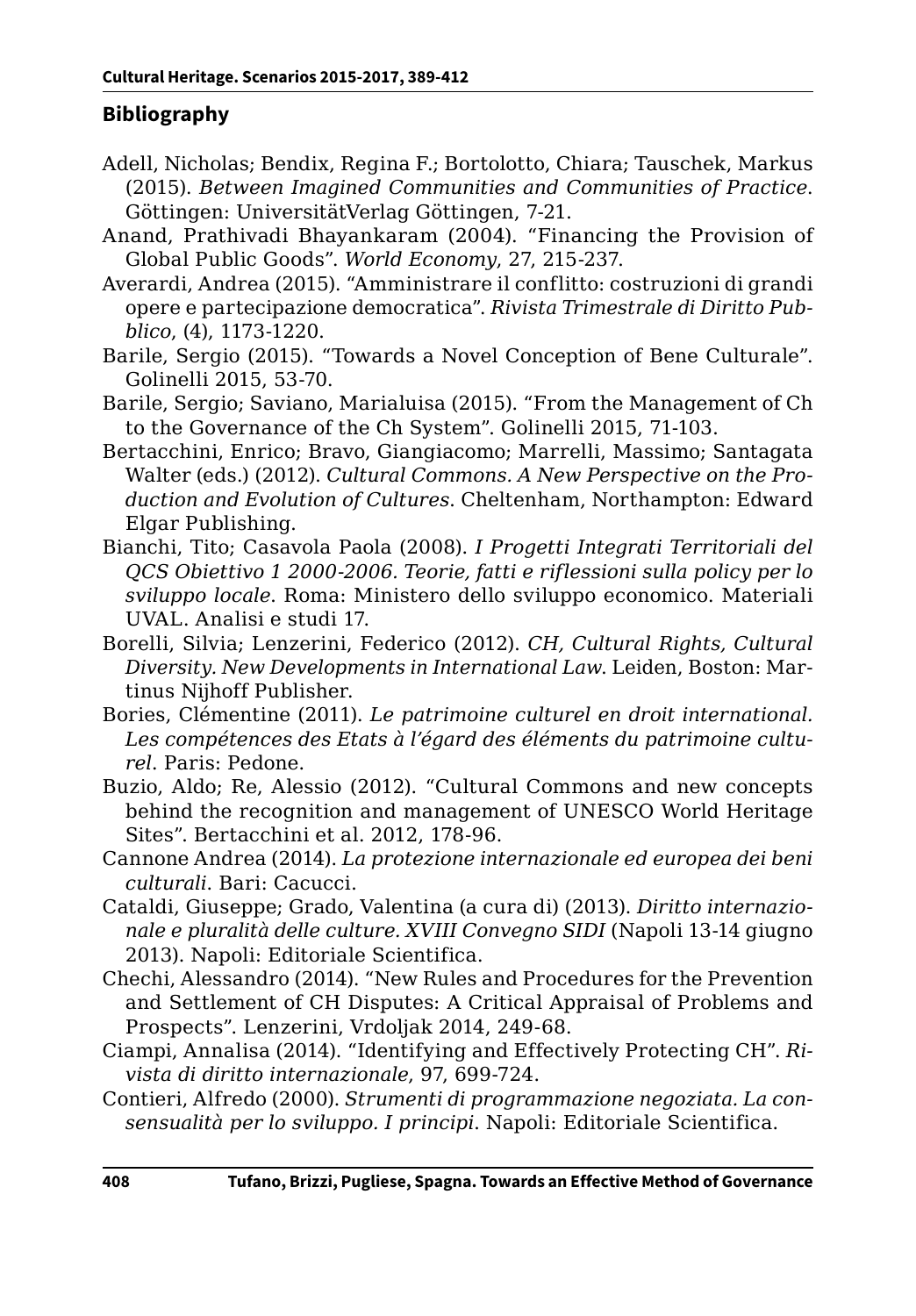- Corner, Richard; Sandler, Todd (1996). *The Theory of Externalities, Public Goods and Club Goods*, 2 ed. Cambridge: Cambridge University Press.
- Cowen, Tyler (1992). *Public Goods and Market Failures: A Critical Examination*. New Brunswick (NJ): Transaction Publishers.
- Cuonzo, Renzo (2007). *La programmazione negoziata nell'ordinamento giuridico*. Padova: CEDAM.
- D'Arienzo, Aldo (2010). "La direttiva habitat tra controllo accentrato e vigilanza diffusa sulla normativa ambientale". *Innovazione e diritto*, 3, 23-31.
- De Geronimo, Pier Giorgio (2012). *Il ruolo del privato nella programmazione per accordi. Dalla contrattazione programmata alla programmazione negoziata*. Roma: Aracne.
- Deneulin, Séverine; Townsend, Nicholas (2007). "Public goods, global public goods and the common good". *International Journal of Social Economics*, 34(1-2), 19-36.
- Eliantonio, Mariolina (2012). "Case C-240/09, Lesoochranárske zoskupenie VLK v. Ministerstvo zivotného prostredia Slovenskej republiky, Judgment of the Court of Justice (Grand Chamber) of 8 March 2011, nyr, and Case C-115/09, Bund für Umwelt und Naturschutz Deutschland, Landesverband Nordrhein-Westfalen eV v. Bezirksregierung Arnsberg (intervening party: Trianel Kohlekraftwerk Lünen GmbH & Co. KG) Judgment of the Court of Justice (Fourth Chamber) of 12 May 2011, nyr". *Common Market Law Review*, 49, 767-91.
- Ferri, Marcella (2014). "L'evoluzione del diritto di partecipare alla vita culturale e del concetto di diritti culturali nel diritto internazionale". *La Comunità internazionale*, 49, 211-236.
- Francioni, Francesco (2012). "The Evolving Framework for the Protection of CH in International Law". Borelli, Lenzerini 2012, 3-25.
- Gelosi, Carlo (2013). *Territori, patrimonio culturale, fruizione. Nuove reti per nuove relazioni*. Milano: FrancoAngeli.
- Gluckera, Anne N.; Driessena Peter P.J.; Kolhoffb Arend; Runhaara Hens A.C. (2013). "Public Participation in Environmental Impact Assessment: Why, Who and How?". *Environmental Impact Assessment Review*, 43, 104 ff.
- Golinelli, Gaetano M. (ed.) (2015). *CH and Value Creation. Towards New Pathways*. Cham: Springer International Publishing Switzerland.
- Harding, Garret (1968). "The Tragedy of the Commons". *Science*, 162, 1243-8.
- Hartog, François (2005). "Time and Heritage". *Museum*, 57, 7-18.
- Hedemann-Robinson, Martin (2014). "EU Implementation of the Aarhus Convention's Third Pillar: Back to the Future over Access to Environmental Justice?", Part 1. *European Energy and Environmental Law Review*, 23, 102-14.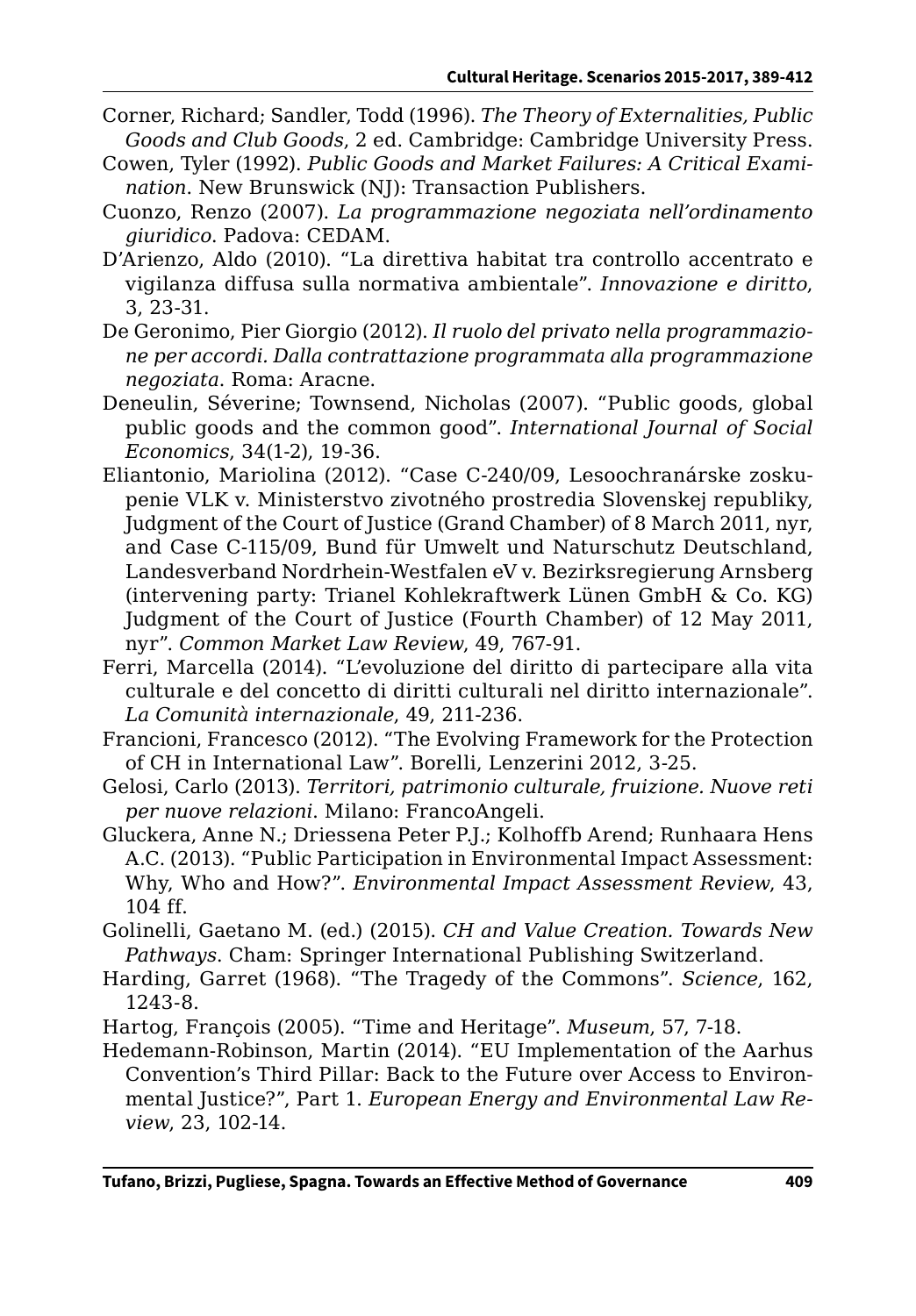- Hedemann-Robinson, Martin (2014). "EU Implementation of the Aarhus Convention's Third Pillar: Back to the Future over Access to Environmental Justice?", Part 2. *European Energy and Environmental Law Review*, 23, 151-170.
- Illsley, Barbara; Jackson, Tony; Deasley, Neil (2014). "Spheres of public conversation: Experiences in Strategic Environmental Assessment". *Environmental Impact Assessment Review*, 44, 1-10.
- Kaul, Inge; Grunberg, Isabelle;, Stern, Marc (1999). *Global Public Goods: International Cooperation in the 21st Century*. Oxford: Oxford University Press.
- Leanza, Umberto (2011). "Lo stato dell'arte nella protezione dei beni culaturali in tempo di guerra". *La Comunità internazionale*, 46, 371-388.
- Leask, Anna; Fyall, Alan (2006). *Managing World Heritage Sites*. Oxford: Elsevier.
- Le Louarn, Patrick (2002). "Démocratie de proximité et protection de l'environnement: la participation du citoyen local. Loi n. 2002-276 du 27 février 2002 relative à la démocratie de proximité". *Revue Juridique de l'Environnement*, 27(4), 589-603.
- Lenzerini, Federico; Vrdoljak, Ana Filipa (eds.). *International Law for Common Goods: Normative Perspectives on Human Rights, Culture and Nature (Studies in International Law)*. Oxford: Hart Publishing, 249-268.
- Lock, Tobias (2013). "Are there exceptions to a Member State's duty to comply with the requirements of a Directive? Inter-Environnement Wallonie Case C-41/11, Inter-Environnement Wallonie et Terre wallonne v. Région wallonne, Judgment of the Court of Justice (Grand Chamber) of 28 February 2012". *Common Market Law Review*, 50, 217-230.
- Magrone, Emilia Maria (2014). "L'azione dell'Unesco per la protezione dei beni culturali inseriti nella lista del patrimonio mondiale culturale e naturale in caso di conflitti armati". Cannone 2014, 91-104.
- Millar, Sue (2006). "Stakeholders and Community Participation". Leask, Fyall 2006, 37-54.
- Ministero dello Sviluppo Economico (2011). *Rapporto 2011 sulla Programmazione Negoziata: Contratti di Programma, Patti Territoriali e Contratti d'Area*. Roma: Direzione Generale per la Politica Regionale Unitaria.
- Montella, Massimo (2015). "Cultural Value, in CH and Value Creation". Golinelli 2015, 1-51.
- Peters, Mary Sabina; Kumar, Manu (2012). "Strategic Environmental Assessment. Experience, Status and Directions". *European Energy and Environmental Law Review*, 21, 92-98.
- Peters, Mary Sabina; Kumar Manu (2013). "Achieving Sustainability through Effective Mechanisms of Environmental Impact Assessment and Strategic Environmental Assessment". *European Energy and Environmental Law Review*, 22, 79-83.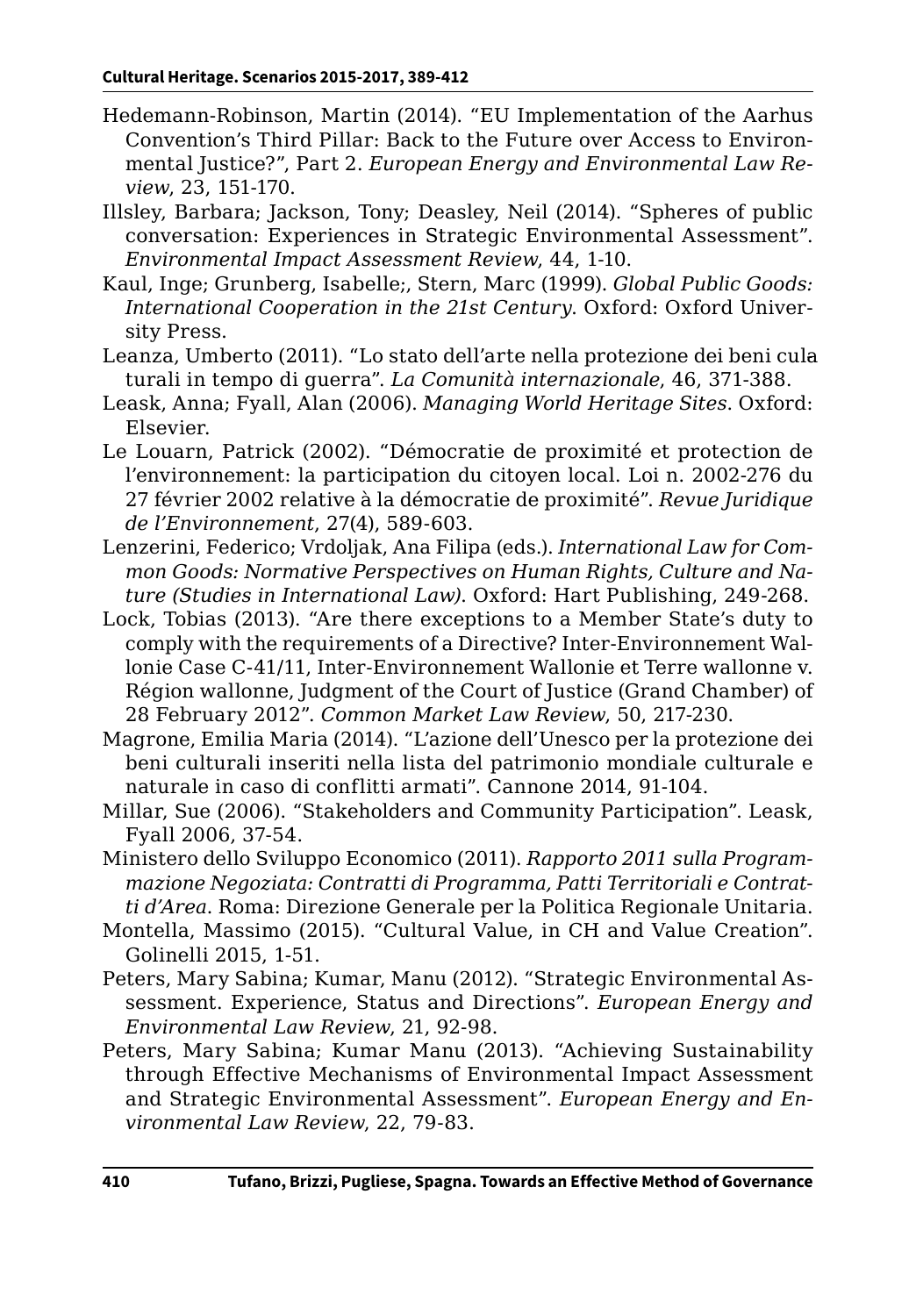- Poquet, Guy (2001). *Démocratie de proximité et participation des habitants a la politique de la ville. De la promiscuité des cages d'escalier a la reconnaissance du citoyen-usager*. Cahier De Recherche 156, Juillet. Paris: Département "Evaluation des politiques publiques. URL [http://](http://www.credoc.fr/pdf/Rech/C156.pdf) [www.credoc.fr/pdf/Rech/C156.pdf](http://www.credoc.fr/pdf/Rech/C156.pdf) (2017-12-15).
- Pugliese, Sara; D'Auria, Alessio (2013). "The Governance of UNESCO Cultural Landscapes between Universal Values and Local Identity: The Case of Campania". *Society, Integration, Education*, 5, 189-200.
- Rega, Carlo; Baldizzone, Giorgio (2015). "Public Participation in Strategic Environmental Assessment: A Practitioners' Perspective". *Environmental Impact Assessment Review*, 50, 105-115.
- Sandler, Todd (2001). *Economic Concepts for the Social Sciences*. Cambridge: Cambridge University Press.
- Santagata, Walter (2002). "Cultural Districts, Property Rights and Sustainable Economic Growth". *International Journal of Urban and Regional Research*, 26, 9-23.
- Scovazzi, Tullio; Ubertazzi, Benedetta; Zagato, Lauso (2012). *Il patrimonio culturale intangibile nelle sue diverse dimensioni*. Milano: Giuffré.
- Scovazzi, Tullio (2014). "La Convenzione per la protezione del patrimonio culturale e naturale mondiale nella sua applicazione ai beni culturali". Cannone 2014, 1-18.
- Sheate, Willian R. (1997). "The EIA Amendment Directive". *European Energy and Environmental Law Review*, 6, 235-243.
- Sheate, Willian R. (2003). "The EC Directive on Strategic Environmental Assessment: A Much-Needed Boost for Environmental Integration". *European Energy and Environmental Law Review*, 12, 331-347.
- Silvestri, Mariagiovanna (2012). "IDE, *land deals* e strumenti di tutela azionabili dai singoli". Di Stefano, Adriana; Sapienza, Rosario (a cura di), *La tutela dei diritti umani e il diritto internazionale: XVI Convegno, Catania, 23-24 giugno 2011*. Napoli: Editoriale Scientifica, 503-521.
- Toro, Javier; Requena, Igancio (2013). "A Qualitative Method Proposal to Improve Environmental Impact Assessment". *Environmental Impact Assessment Review*, 43, 9-20.
- Triggiani, Ennio (2015). "Tutela europea dei beni culturali nel contesto internazionale". Triggiani, Ennio, *Spunti e riflessioni sull'Europa*, Bari: Cacucci editore, 221-239.
- Tufano, Maria Luisa (2011). "Oltre Montego Bay: la nuova governance del mare e la politica marittima integrata dell'UE". *Vassalli di Danchenhausen, Talitha* = *Atti del Convegno in memoria di Luigi Sico*. Napoli: Editoriale Scientifica, 199-210.
- Tufano, Maria Luisa (2012). "Il ruolo della Commissione nella governance europea: quali prospettive?". *Il Diritto dell'Unione Europea*, 17, 133-156.